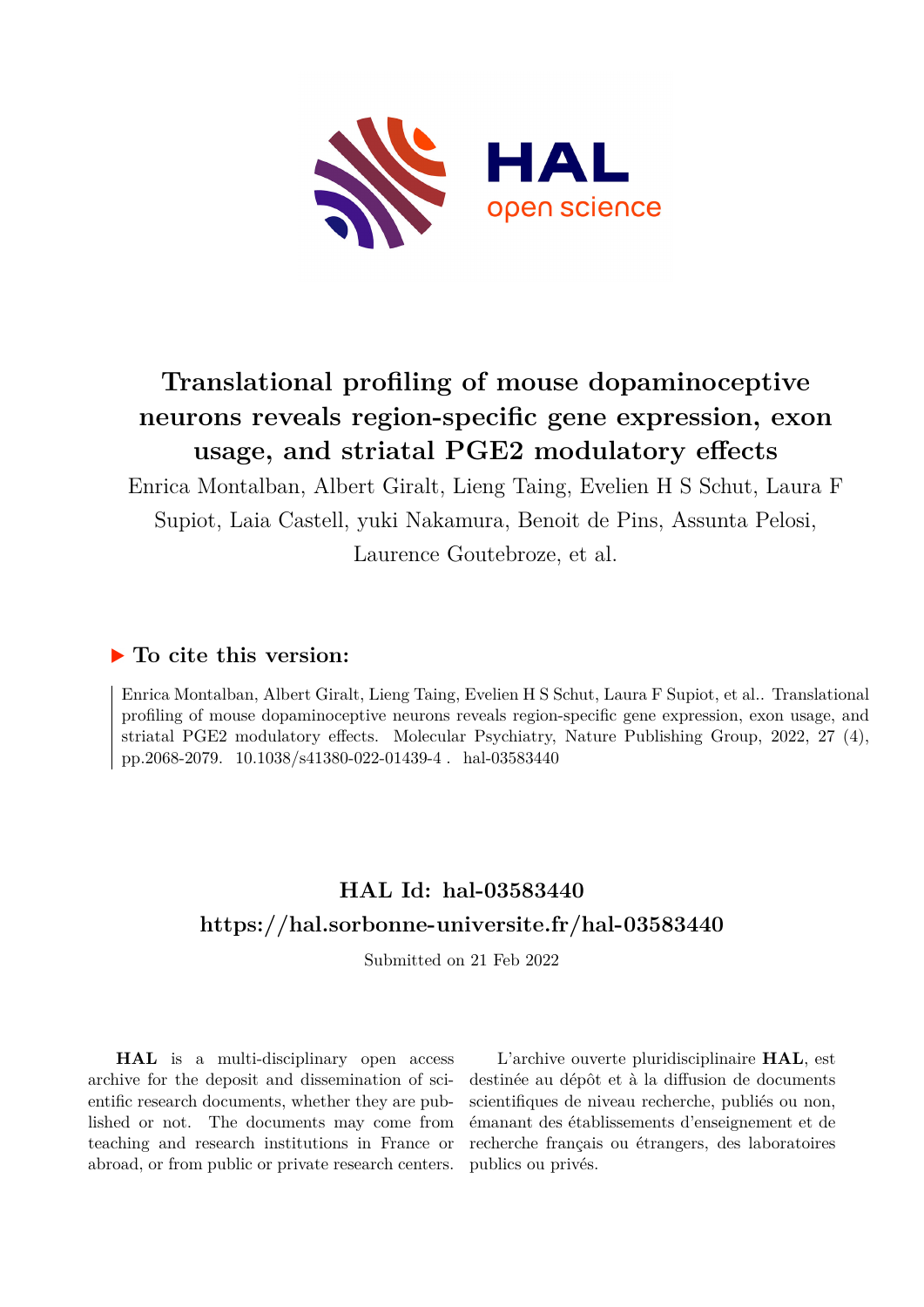# **Translational profiling of mouse dopaminoceptive neurons reveals region-specific gene expression, exon usage, and striatal PGE2 modulatory effects**

Enrica Montalban<sup>1,2,3,4</sup>, Albert Giralt<sup>1,2,3</sup>, Lieng Taing<sup>1,2,3</sup>, Evelien H.S. Schut<sup>5</sup>, Laura F. Supiot<sup>5</sup>, Laia Castell<sup>6</sup>, Yuki Nakamura<sup>1,2,3</sup>, Benoit de Pins<sup>1,2,3</sup>, Assunta Pelosi<sup>1,2,3</sup>, Laurence Goutebroze<sup>1,2,3</sup>, Pola Tuduri<sup>6</sup>, Wei Wang<sup>7</sup>, Katrina Daila Neiburga<sup>8</sup>, Letizia Vestito<sup>8</sup>, Julien Castel<sup>4</sup>, Serge Luquet<sup>4</sup>, Angus C. Nairn<sup>9</sup>, Denis Hervé<sup>1,2,3</sup>, Nathaniel Heintz<sup>10</sup>, Claire Martin<sup>4</sup>, Paul Greengard<sup>7</sup>, Emmanuel Valjent<sup>6</sup>, Frank J. Meye<sup>5</sup>, Nicolas Gambardella<sup>11</sup>, Jean-Pierre Roussarie<sup>7,\*</sup>, Jean-Antoine Girault<sup>1,2, 3,\*, #</sup>

1- Inserm UMR-S 1270, Paris 75005, France

2- *Sorbonne Université*, Faculty of Sciences and Engineering, Paris 75005, France

3- Institut du Fer à Moulin, 17 rue du Fer à Moulin, Paris 75005, France

4- *Université de Paris, CNRS, Unité de Biologie Fonctionnelle et Adaptative, Paris, France*

5- Department of Translational Neuroscience, Brain Center, UMC Utrecht, Utrecht University, Utrecht 3584 CG, The Netherlands

6- IGF, University of Montpellier, CNRS, INSERM, Montpellier 34094, France

7- Laboratory of Molecular and Cellular Neuroscience, the Rockefeller University, New York, NY 10065, USA

8- Babraham Institute, Cambridge CB22 3AT, UK

9- Department of Psychiatry, Yale School of Medicine, Connecticut Mental Health Center, New Haven, CT 06519, USA

10- Laboratory of Molecular Biology, Howard Hughes Medical Institute, the Rockefeller University, New York, NY 10065, USA

11- aSciStance Ltd, Great Chesterford CB10 1PF, UK

\* Co-corresponding authors

# To whom correspondence should be sent regarding the manuscript at the submission stage:

Jean-Antoine Girault

Inserm, UMR-S 1270, Institut du Fer à Moulin

17, rue du Fer à Moulin

75005 Paris, France.

Contact: [jean-antoine.girault@inserm.fr](mailto:jean-antoine.girault@inserm.fr)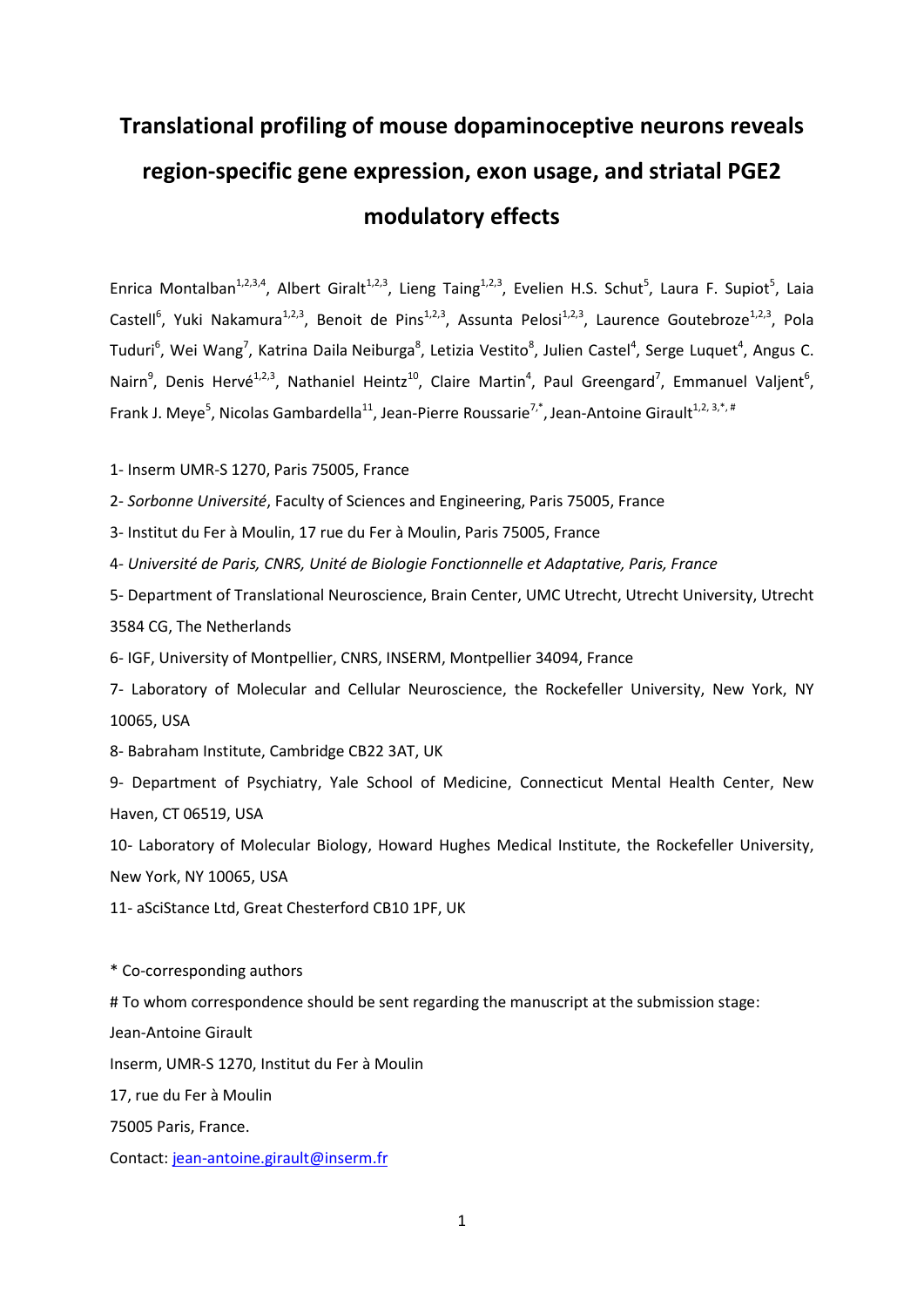The authors declare no commercial or financial interest

#### **Current addresses:**

- Laia Castell, Department of Psychological and Brain Sciences, Krieger School of Arts and Sciences, Johns Hopkins University, Baltimore MD, USA.

- Katrina Daila Neiburga, Bioinformatics Lab, Riga Stradins University, Riga, Latvia.

- Benoit de Pins, Department of Plant and Environmental Sciences, Weizmann Institute of Science, Rehovot 7610001, Israel.

- Albert Giralt, 1) Departament de Biomedicina, Facultat de Medicina, Institut de Neurociències, Universitat de Barcelona, Barcelona 08036, Spain.

2) Centro de Investigación Biomédica en Red sobre Enfermedades Neurodegenerativas, Madrid 28031, Spain.

3) Institut d'Investigacions Biomèdiques August Pi i Sunyer, Barcelona 08036, Spain

4) Production and Validation Center of Advanced Therapies (Creatio), University of Barcelona, Barcelona, Spain.

- Lieng Taing, UMR1166, Faculté de Médecine, Sorbonne University, Paris 75013, France

- Letizia Vestito, University College London, London WC1E 6BT, UK.

- Wei Wang, Bioinformatics Resource Center, Rockefeller University, New York, NY 10065, USA.

- Jean-Pierre Roussarie present address: Boston University School of Medicine, Department of Anatomy & Neurobiology, Boston MA, USA.

**Running Title:** Gene expression in dopaminoceptive neurons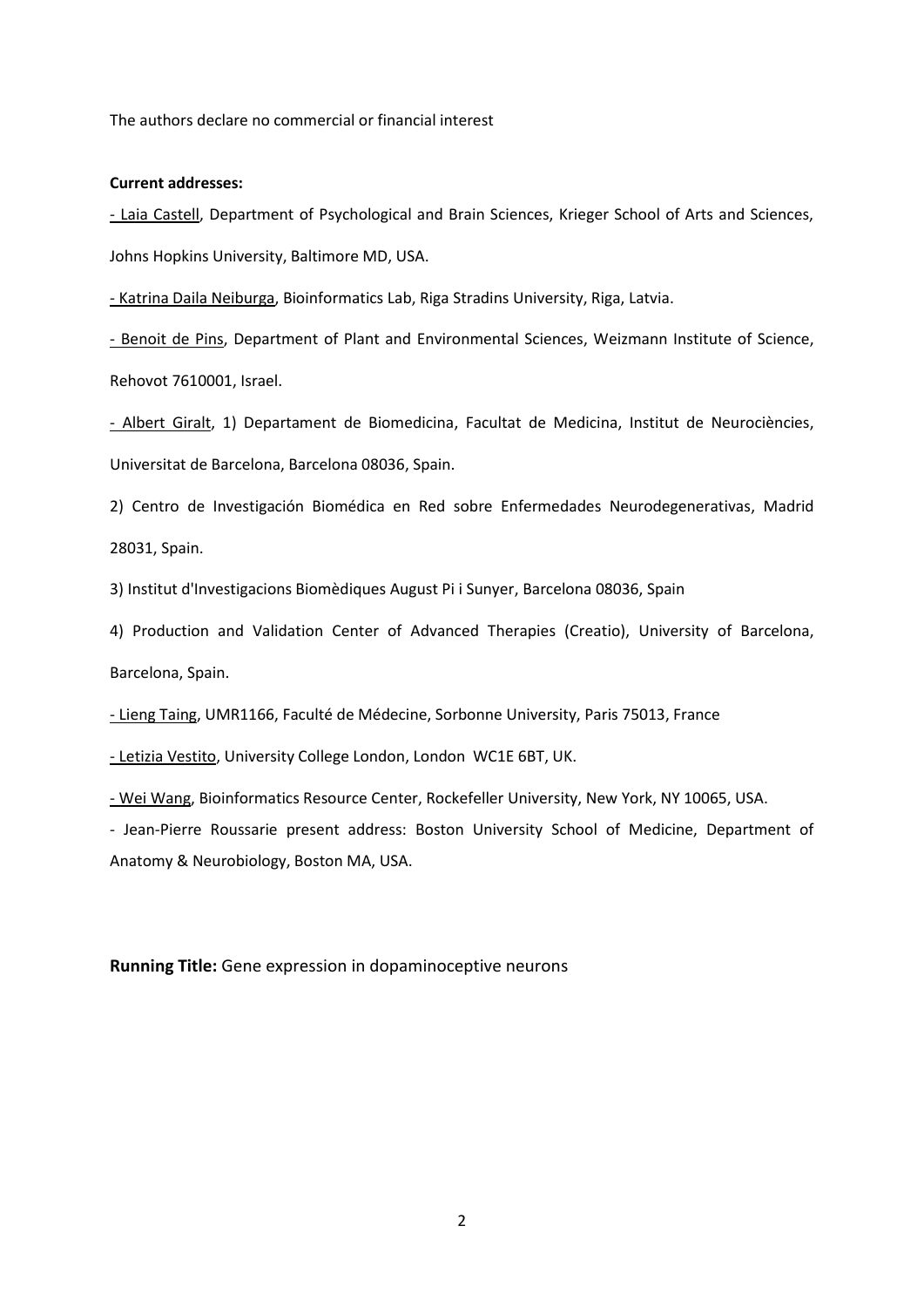#### **ABSTRACT**

Forebrain dopamine-sensitive (dopaminoceptive) neurons play a key role in movement, action selection, motivation, and working memory. Their activity is altered in Parkinson's disease, addiction, schizophrenia, and other conditions, and drugs that stimulate or antagonize dopamine receptors have major therapeutic applications. Yet, similarities and differences between the various neuronal populations sensitive to dopamine have not been systematically explored. To characterize them, we compared translating mRNAs in the dorsal striatum and nucleus accumbens neurons expressing D1 or D2 dopamine receptor and prefrontal cortex neurons expressing D1 receptor. We identified genome-wide cortico-striatal, striatal D1/D2 and dorso-ventral differences in the translating mRNA and isoform landscapes, which characterize dopaminoceptive neuronal populations. Expression patterns and network analyses identified novel transcription factors with presumptive roles in these differences. Prostaglandin E2 was a candidate upstream regulator in the dorsal striatum. We pharmacologically explored this hypothesis and showed that misoprostol, a prostaglandin E2 (PGE2) receptors agonist, decreased the excitability of D2 striatal projection neurons in slices and diminished their activity *in vivo* during novel environment exploration. We found that it also modulates mouse behavior including by facilitating reversal learning. Our study provides powerful resources for characterizing dopamine target neurons, new information about striatal gene expression patterns and regulation. It also reveals the unforeseen role of PGE2 in the striatum as a potential neuromodulator and an attractive therapeutic target.

3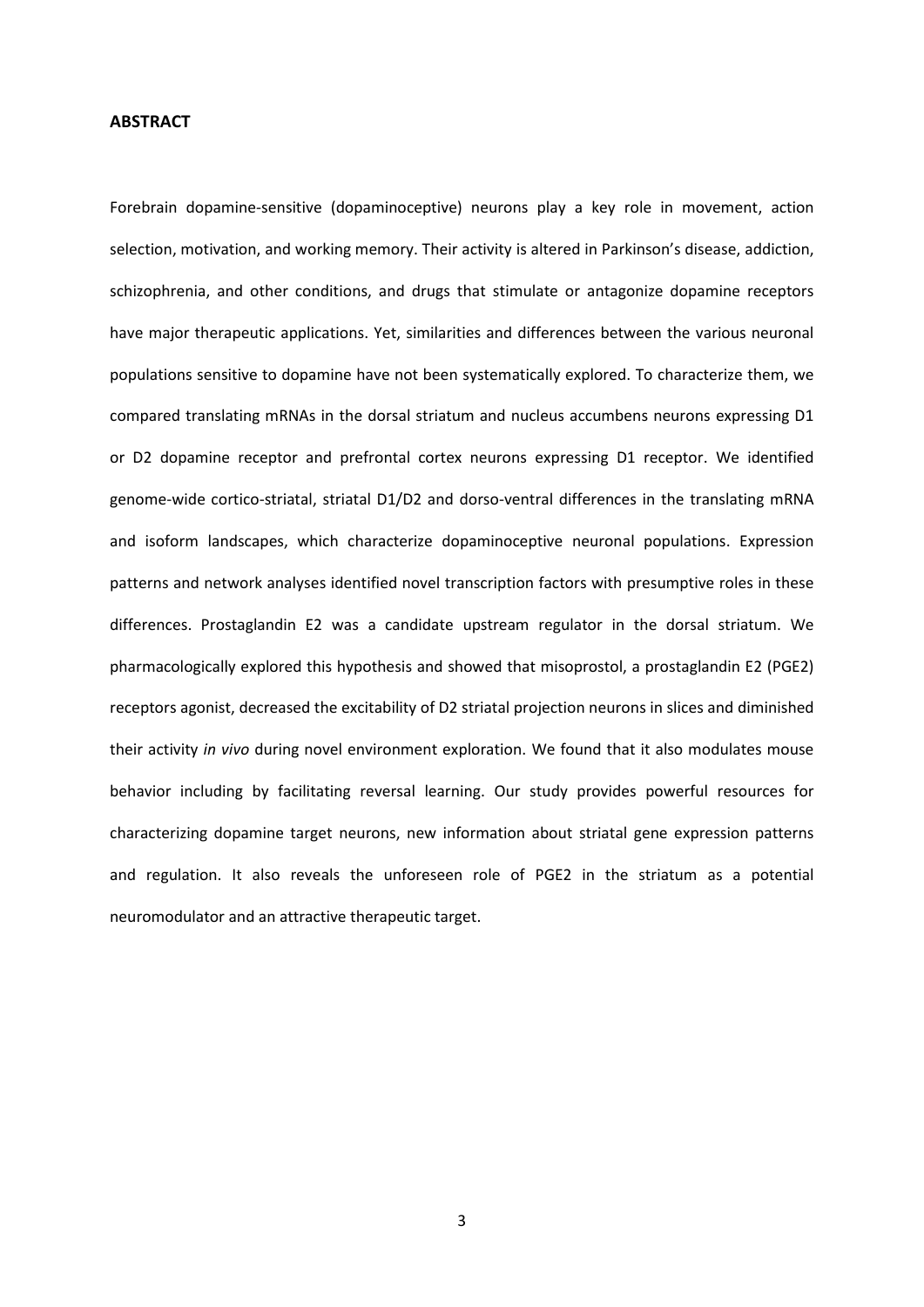#### **INTRODUCTION**

Dopamine exerts neuromodulatory effects on large brain regions, including the dorsal striatum (DS), nucleus accumbens (NAc), and the prefrontal cortex (PFC)<sup>1</sup>. Among the five types of dopamine receptors, the D1 and D2 receptors (DRD1 and DRD2) are the most abundant in striatal projection neurons (SPNs, a.k.a. medium-size spiny neurons, MSNs). In the DS, D1-SPNs form the direct pathway, whereas D2-SPNs provide the first link in the indirect pathway<sup>2</sup>, both working in an integrated manner to shape behavior<sup>3</sup>. Dopamine receptors are also expressed, at much lower levels, in PFC<sup>4</sup> pyramidal cells and GABAergic interneurons<sup>5,6</sup>. Dopamine controls movement execution, reward processing, and working memory<sup>7</sup>. Dopamine reduction results in Parkinsonian syndromes, whereas its repeated increase by drugs of abuse is a key element leading to addiction<sup>8,9</sup>. Alterations in dopamine transmission are also implicated in hyperactivity and attention deficit disorder and schizophrenia<sup>10</sup>. D2-SPNs are the first to degenerate in Huntington's disease<sup>11</sup> and DRD2 are decreased in chronic addiction<sup>12</sup>. Global differences in gene expression between D1- and D2-SPNs are well-documented<sup>13-16</sup>, whereas little is known about differences between DS, NAc, and PFC despite their specific functions and roles in pathology<sup>17</sup>. Single-cell RNA sequencing (RNAseq) emphasized the existence of multiple striatal cell populations<sup>18-20</sup> but did not provide an in-depth characterization of regional differences or PFC D1-neurons.

To address regional differences in dopamine-sensitive (dopaminoceptive) neurons, we characterized their ribosome-associated mRNAs, or "translatome"14,21,22 using translating ribosome affinity purification (TRAP) combined with RNAseq (TRAP-Seq) in transgenic mice expressing enhanced green fluorescent protein (EGFP) fused to L10a ribosomal protein (Rpl10a)<sup>21,22</sup> under the control of the *Drd1* or *Drd2* promoter<sup>14</sup> (D1-TRAP and D2-TRAP mice). We explored mRNA expression and isoform/splicing profiles and found major differences between PFC and striatum D1-neurons, and, in the striatum, similarities and differences between D1- and D2-SPNs depending on their dorsoventral localization. This comprehensive data set identified expression patterns of any gene of interest in dopaminoceptive cells. Network analysis indicated transcription factors possibly involved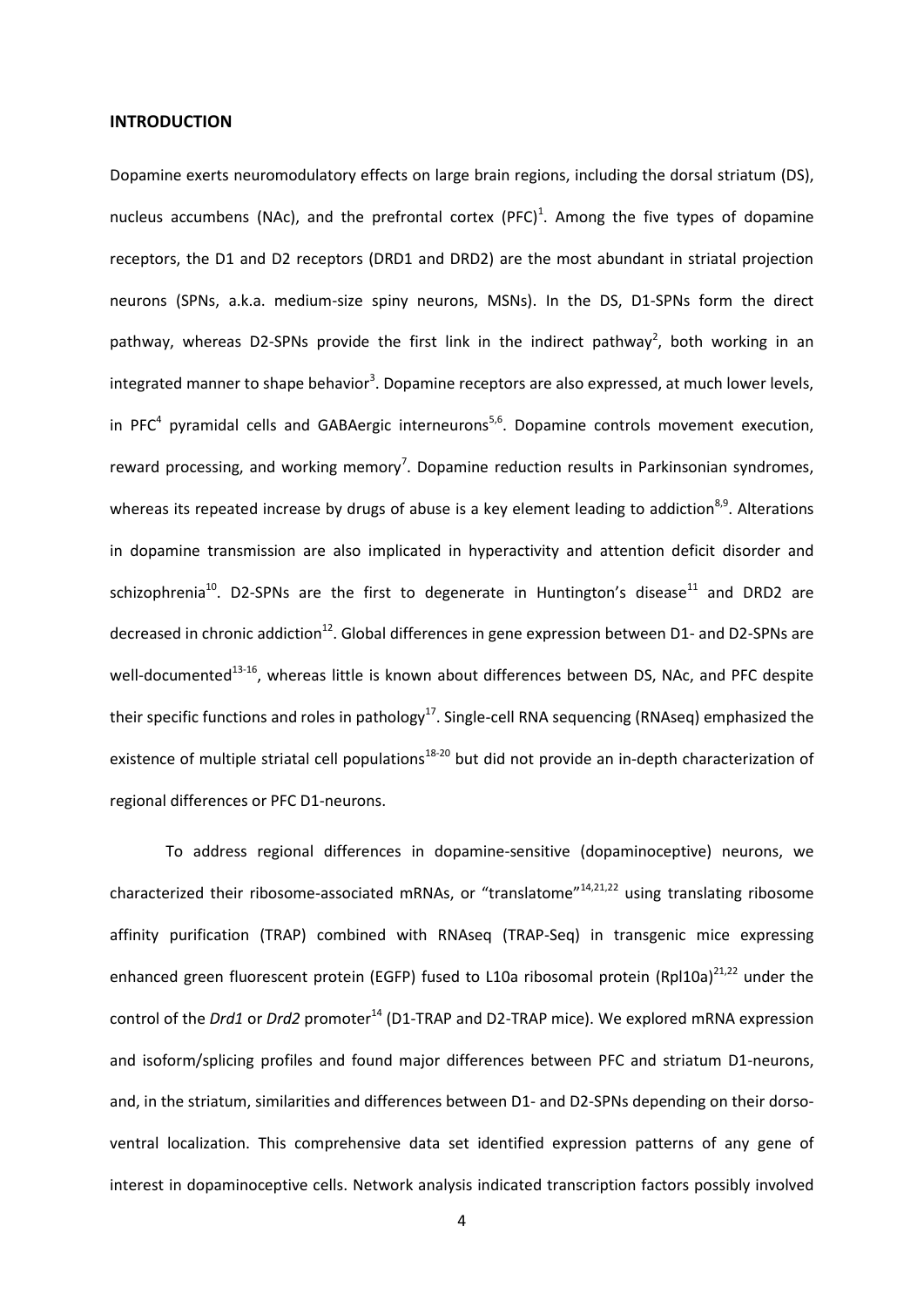in striatal regional specification. Analysis of upstream regulators pointed to the potential role of prostaglandin E2 (PGE2) in the striatum and we provide evidence for its important modulatory role in dorsal striatum D2-SPNs.

#### **METHODS**

see Supplementary information for detailed procedures

#### *Animals*

We used male and female transgenic D1- and D2-TRAP<sup>14</sup> (Supplementary Table 1a), *Drd1-Cre, Drd2-*Cre, *Drd1*-tdTomato, and Ai14-tdTomato, and wild-type male C57Bl/6 mice. Animal protocols followed the local and national regulations of the laboratory where they were performed (specifics in Supplementary Methods).

#### *TRAP-Seq*

TRAP mice were sacrificed by decapitation, the brain placed in an ice-cold brain form to cut thick slices and dissect PFC, NAc, and DS (**Fig.1b**). Samples from 1-3 mice (**Supplementary Table 1a**) were pooled for cell-type-specific ribosome-bound mRNA immunoprecipitation<sup>14,22</sup>. Reverse-transcribed mRNA (5 ng) was used for library construction and sequencing on Illumina HiSeq 2500 (>20 million 50-bp paired-end reads per sample).

#### *Bioinformatics analysis*

After raw data quality assessment using FastQC<sup>23</sup>, libraries were mapped to Mus musculus genome GRCm38 (UCSC mm10) using HISAT2<sup>24</sup>. Reads were quantified (SeqMonk<sup>25</sup>) and exported with the corresponding gene annotations, excluding sex chromosomes (NCBI-GEO #GSE137153). Differential expression was assessed with DESeq2<sup>26</sup>. After filtering out sequencing bias with RSeQC<sup>27</sup> differential exon usage was determined with  $DEXseq^{28}$  and Ensembl release 70. For network inference we followed DREAM5 conclusions<sup>29</sup> and combined CLR<sup>30</sup> and GENIE3<sup>31</sup>, visualized with Cytoscape<sup>32</sup> (**Supplementary material**: *Network-Inference.R*).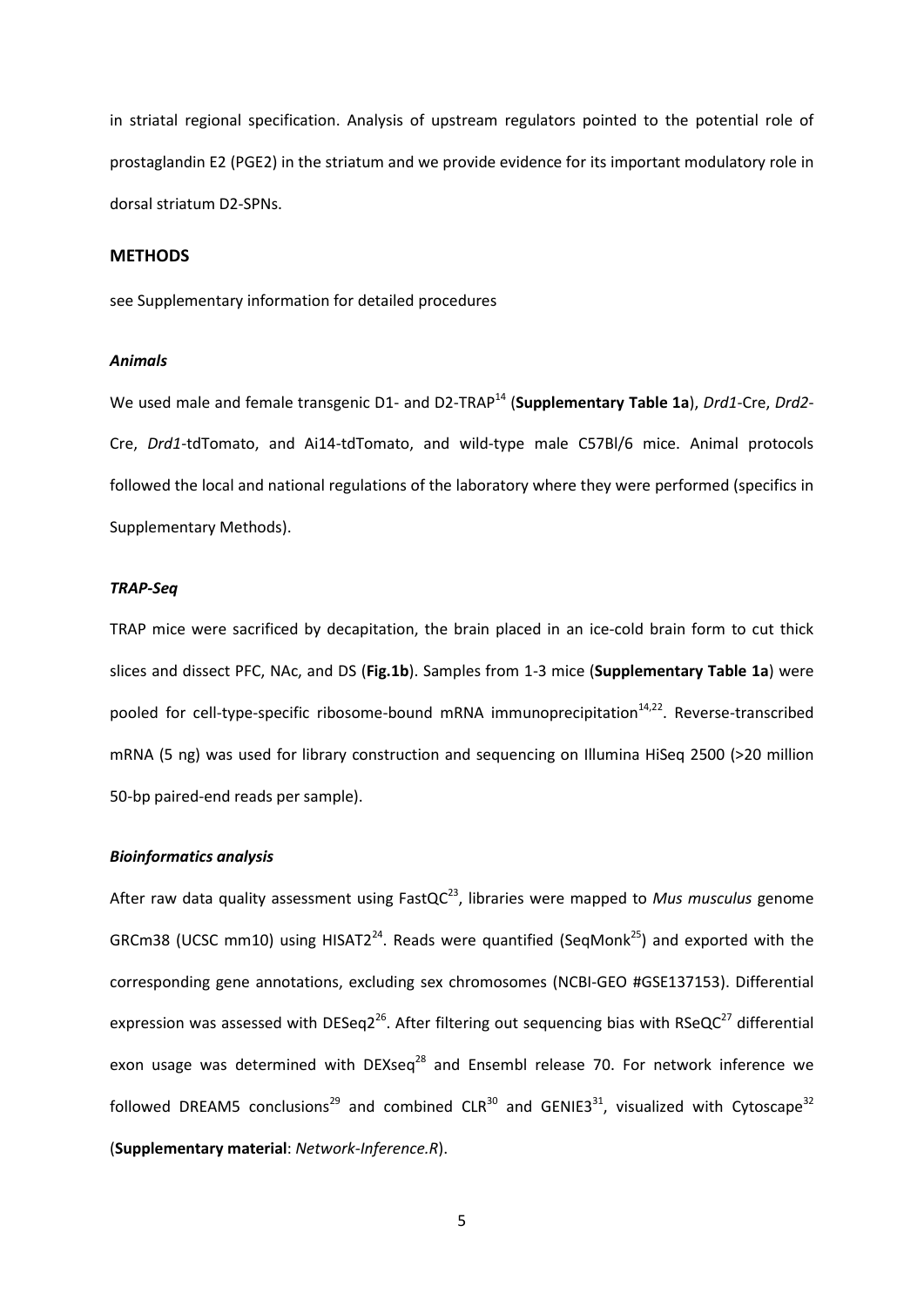#### *mRNA and protein analysis*

Reverse transcription quantitative PCR (RT-qPCR) was normalized to a house-keeping gene using the delta-delta-CT (ddCT) method. Receptors mRNA expression was detected by single molecule fluorescent *in situ* hybridization (smFISH)<sup>33</sup>, confocal microscopy (Leica SP8) and image analysis at the Montpellier RIO imaging facility. Immunoblotting of CNTNAP2/Caspr2 isoforms<sup>34</sup>, PKA substrates<sup>35</sup>, and phospho-rpS6 immunohistofluorescence<sup>36</sup> were as described.

#### **Pharmacological treatments**

For acute i.p. injections, misoprostol (0.1 mg.kg-1) was dissolved in phosphate-buffered saline (PBS) and haloperidol in saline. For chronic infusion, osmotic mini-pumps were placed under pentobarbital (40-60 mg.kg<sup>-1</sup>) anesthesia either i.p. (model 1004; Alzet, Palo Alto, CA) or subcutaneously (Alzet model 2004) and connected to bilateral 28-gauge stainless steel cannulas stereotaxically implanted in the DS and fixed on the skull<sup>37</sup>.

#### *Electrophysiology*

Mice injected with misoprostol or saline were anesthetized with isoflurane, decapitated and coronal brain slices were prepared. D1-SPNs and putative D2-SPNs identified in the DS were patch-clamped and recorded in whole-cell voltage or current clamp as described $^{38}$ .

#### *Fiber photometry*

*Drd1-Cre* or *Drd2-Cre* mice were anesthetized and stereotactically injected with pAAV.Syn.Flex.GCaMP6f.WPRE.SV40 virus into the DS or NAc, as described<sup>39</sup>. A chronically implantable cannula composed of an optical fiber and a fiber ferrule was implanted 100  $\mu$ m above the location of the viral injection site and fixed onto the skull. Real-time fluorescence was recorded<sup>40</sup> before and after change in environment (mouse placed in a new cage). Each mouse was recorded twice with an interval of at least a day and received an i.p. injection of misoprostol (0.1 mg.kg<sup>-1</sup>) or vehicle, 30 min (in random order) before the recording start.

6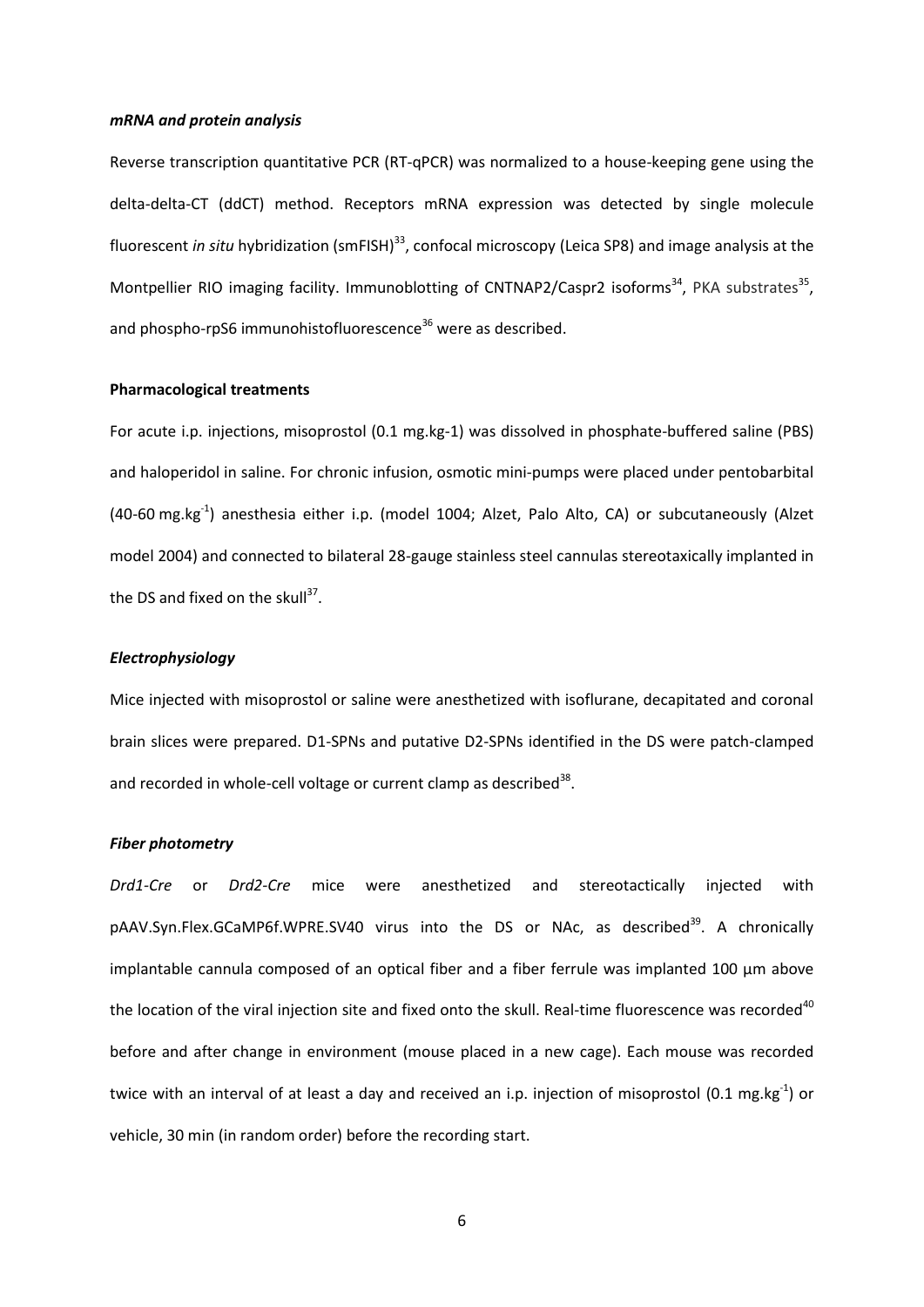#### *Behavioral assays*

Haloperidol-induced catalepsy was measured 45-180 min after haloperidol injection. The behavior of mice chronically implanted with osmotic minipumps was explored using rotarod and food-cued Ymaze, adapted from T-maze paradigm $^{41}$ , 9-15 days and 20-25 days after implantation, respectively.

#### **RESULTS**

#### **Data quality**

We molecularly profiled D1- and D2-neurons in D1- and D2-TRAP mice. We verified that they expressed high levels of EGFP-L10a in the cytoplasm (**Fig.1a**) with a pattern consistent with the previously described expression in D1- and D2-SPNs<sup>14,42</sup>. In the PFC only D1-TRAP mice expressed sufficient amounts of EGFP-Rpl10a to allow ribosome-associated mRNA purification. We studied by TRAP-Seq mRNA from PFC, DS, and NAc in D1-TRAP mice and DS and NAc in D2-TRAP mice (**Fig.1b**), using 14-19 independent samples per population (**Supplementary Table 1a**). RNAseq at high read depth yielded 37-62 million reads per sample (**Supplementary Table 1b**) and a total of 20,689 out of 25,883 genes in the reference genome used were mapped in at least one sample (**Supplementary Table 1c**). Read numbers were low for signature transcripts of non-neuronal cells (**Supplementary Table 1d**). Principal component analysis (PCA) showed high data reproducibility and lower biological replicates variability than differences between regions (**Fig.1c**,**d**). The main source of variance between the 79 samples was the brain region (43% of the variance, **Fig.1c**) and within the striatum, D1/D2 (PC1, 34%) and DS/NAc (PC2, 17%, **Fig.1d**). We compared the translatomes of these various populations of dopamine target neurons using DESeq2 (**Supplementary Table 2**), presented below as two-by-two comparisons. To select the most biologically relevant differences between the two cell populations, we used stringent criteria (Padj <0.001, fold-change ≥2, i.e., L2FC>1, expression level baseMean ≥10) and also pinpointed genes consistently differentially expressed by identifying mRNAs higher in all samples of one population than in all samples of the other.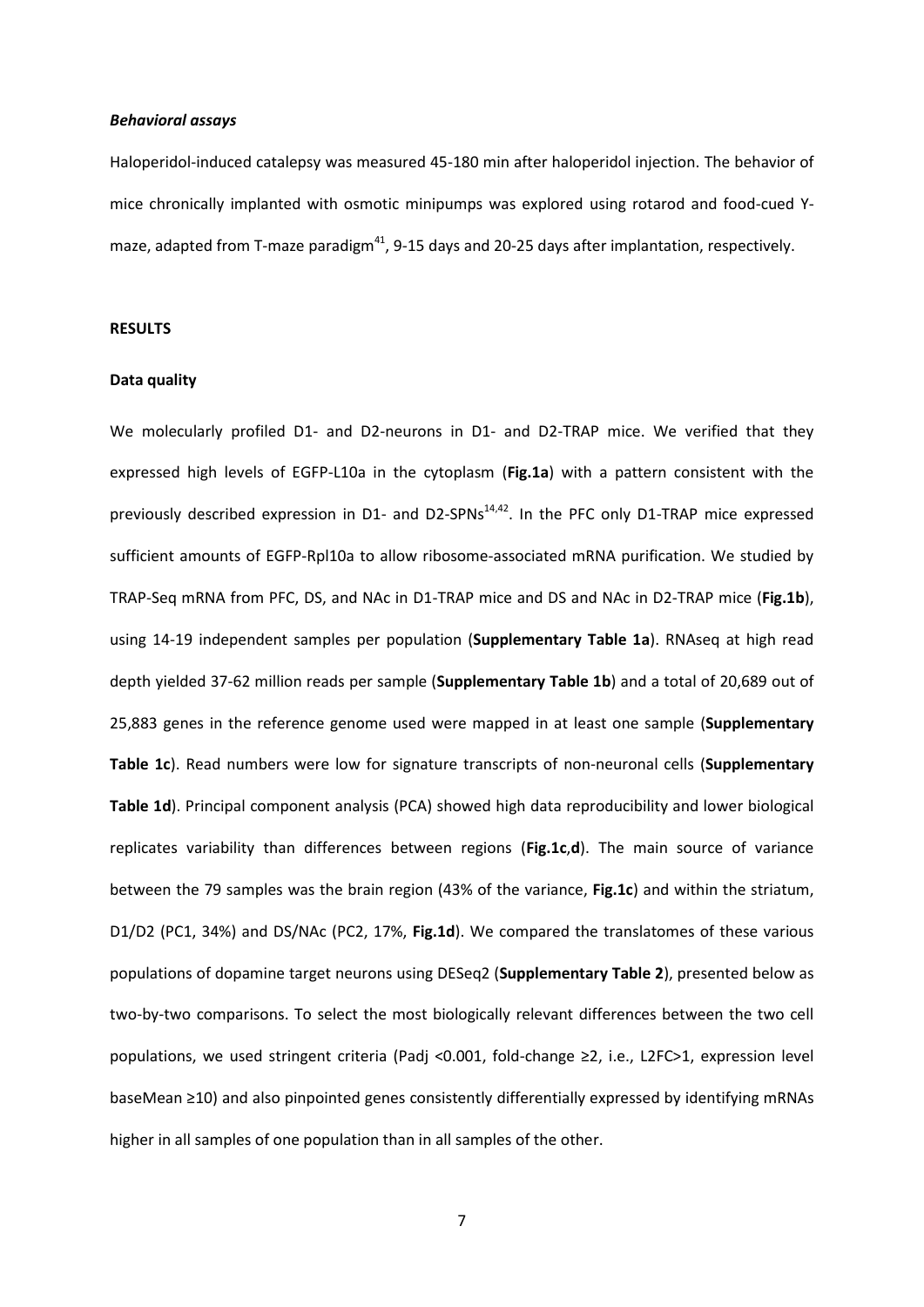#### **Comparison of translating mRNA in PFC and striatum D1-neurons**

Several thousand gene products were differentially associated with ribosomes between D1 neurons of the PFC and striatum (i.e., pooled DS and NAc, **Supplementary Tables 3a**,**b**), with a significance threshold (Padj < 0.01), illustrating the power of TRAP-Seq applied to many independent biological replicates. Differences are presented with stringent significance criteria (**Fig.1e**, **Supplementary Tables 3c**,**d**) or consistency in all samples of PFC (**Supplementary Tables 3e**,**f**). We confirmed the validity of TRAP-Seq differences in independent wild-type samples, using RT-qPCR for transcripts with diverse levels of expression and enrichment in the PFC (**Supplementary Fig.1a**). *In situ* hybridization patterns (Allen Brain Institute [http://mouse.brain-map.org/\)](http://mouse.brain-map.org/) showed similar differences for some genes (e.g., *Tbr1*), but TRAP-Seq was more informative for less expressed ones (**Supplementary Fig.1b**).

The core set of differentially expressed genes included transcripts characteristic of cortical pyramidal cells or SPNs. Gene ontology (GO) analysis indicated that genes more expressed in PFC are also related to neuronal differentiation, morphogenesis, and adhesion (**Fig.1f**, **Supplementary Table 3g**). In contrast, those more expressed in the striatum are also related to RNA processing, chromatin, and transcription (**Fig.1g**, **Supplementary Table 3h**), underlining major differences between the transcriptional/translational landscapes in cortical and striatal D1-neurons. These differences provide information about the distinct properties of D1-neurons in PFC and striatum illustrated by genes with identified functions in the *International union of basic and clinical pharmacology* (IUPHAR) data base (**Supplementary Tables 3i**,**j**).

The sequencing depth and sample number allowed investigating differences in usage of individual exons, corresponding to different mRNA isoforms generated by alternative splicing or selection of transcription start site or polyadenylation site (**Supplementary Table 4**). Approximately 4,000 exon fragments were differentially used (**Supplementary Tables 5a**,**b**), with several differences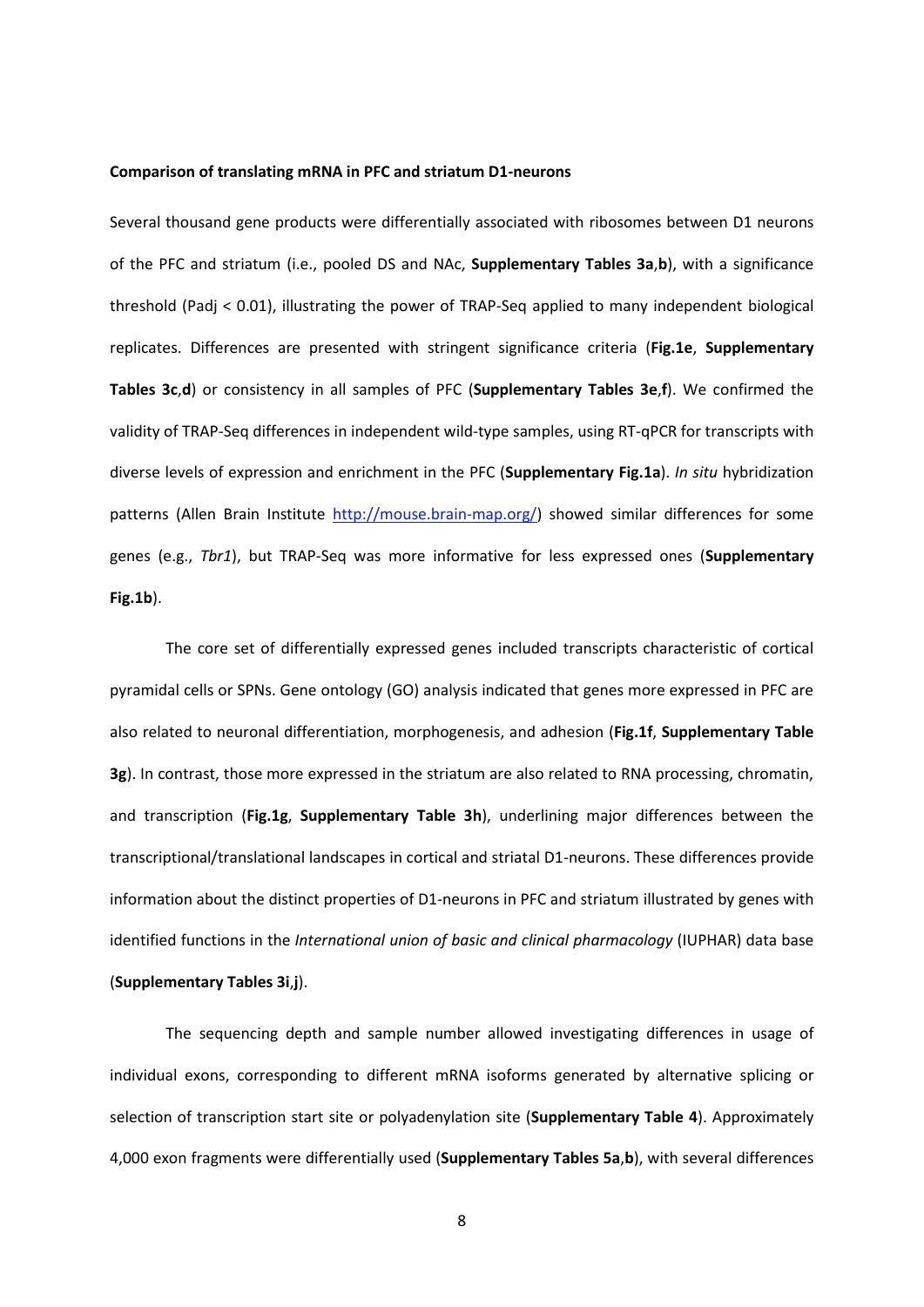often occurring in the same genes (**Supplementary Table 5c**). The exon usage changes were dissociated from those in total gene expression (congruent in only 20-30% of genes with exon usage differences, **Supplementary Tables 5d**,**e**). A striking example is *Arpp21*, which included 42 exons more used in PFC compared to 19 more used in striatum (**Supplementary Table 5f**). Interestingly, striatal-enriched exons included the coding sequence of ARPP-21 (**Supplementary Table 5f**, highlighted blue), a regulator of calmodulin signaling<sup>43</sup> enriched in SPNs<sup>44</sup>, whereas PFC-enriched exons included those coding for TARPP (highlighted orange), a longer protein first described in thymocytes<sup>45</sup>, which binds RNA through domains absent from ARPP-21<sup>46</sup>. These results provide the first in-depth characterization of the transcripts in D1-neurons in the PFC and striatum, revealing the high degree of cell-type specificity of isoform expression, which is in part independent of total gene expression regulation.

#### **Comparison of translating mRNA in striatal D1- and D2-neurons**

We examined differences between D1- and D2-neurons in the DS and NAc (**Fig.2a-b, Supplementary Tables 2, 6a-g**). Although TRAP could enrich ribosome-associated mRNA from both D2-SPNs and cholinergic interneurons (ChINs) that also express *Drd2<sup>47</sup>*, the levels of ChIN markers significantly enriched in D2 vs. D1 neurons were very low (**Supplementary Tables 1d**, **2**), indicating that ChINs represented a minor component of the total mRNA. This low contribution contrasts with that observed in D2-Ribo-Tag mice<sup>33</sup>, in which the expression of the reporter is driven by the endogenous *Rpl22* promoter independently of the activity of the *Drd2* promoter. We concluded that most of TRAP-Seq striatal mRNA originated from D1- and D2-SPNs and analyzed their differences in the DS and NAc separately. In the DS, D1-SPNs innervate the substantia nigra and the internal globus pallidus, while D2-SPNs project to the external globus pallidus<sup>2</sup>, whereas in the NAc, receptor expression pattern and neuronal connections are less dichotomic<sup>48,49</sup>. Using stringent criteria (**Fig.2a**,**b**, **Supplementary Tables 6h-m**) we found many D1/D2 differences common between NAc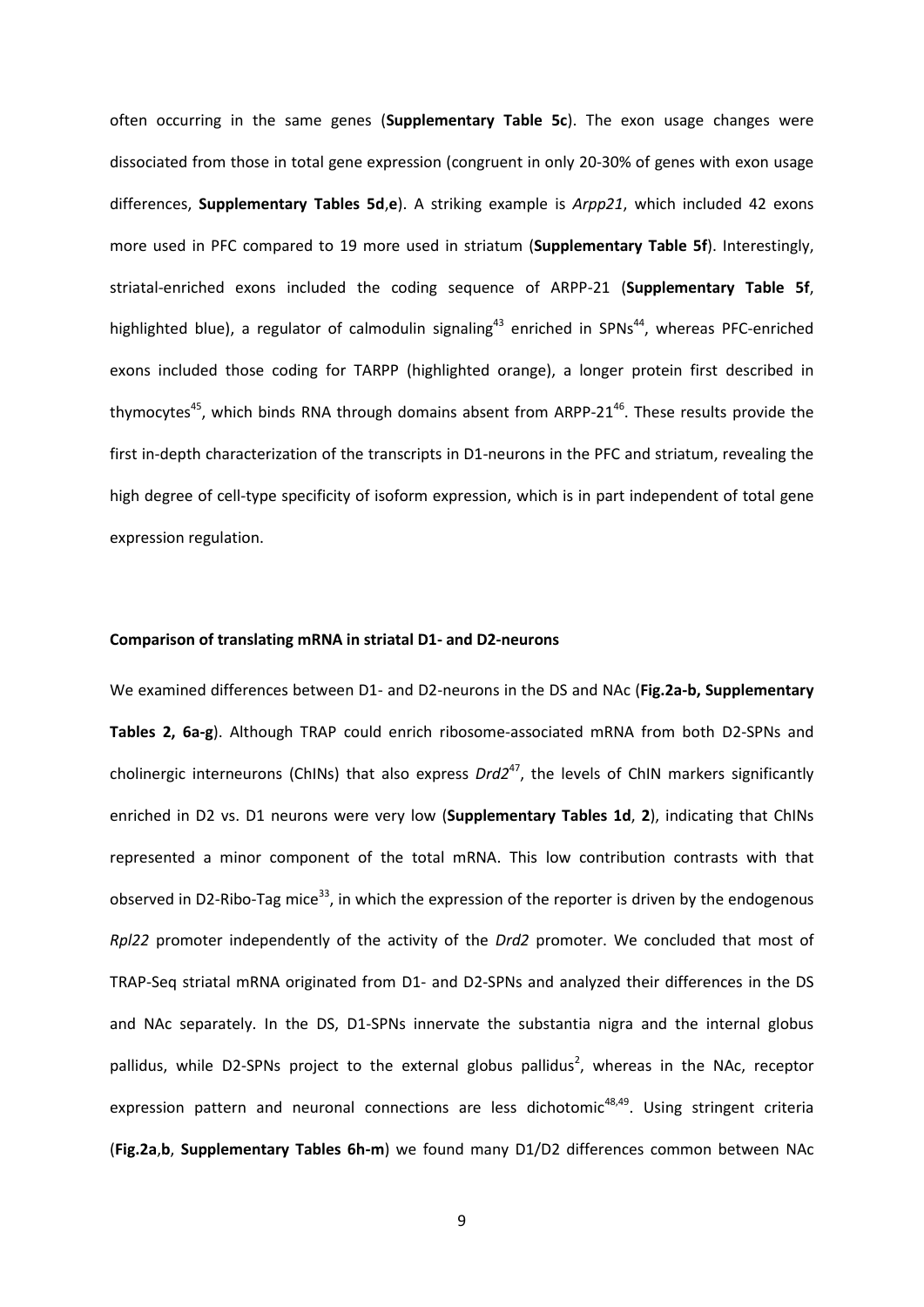and DS (**Fig.2c**, **Supplementary Tables 6j**,**m**), underlining the existence of similar population-specific gene expression mechanisms in these two regions. We present genes providing robust markers in **Supplementary Tables 6n-s**, GO pathways enrichment in **Fig.2d** and **Supplementary Tables 7a-c**, and IUPHAR function in **Supplementary Tables 7g**,**h**.

We then examined the D1/D2 differences in exon usage in DS and NAc (**Supplementary Tables 8**,**9**). The differences were less numerous in DS (**Supplementary Tables 10a**,**b**) than in NAc (**Supplementary Tables 10c**,**d**). In either case the same genes often included several differentially used exons (**Supplementary Tables 10e**). Most D1/D2 differences observed in DS were also found in NAc, including genes with some exons preferentially expressed in D1 and others in D2 neurons. Characteristic examples are the neurexin genes (*Nrx1*-*3*), which encode presynaptic adhesion proteins with many splice isoforms and alternative transcription start sites with cell-type specific expression and properties<sup>50</sup> (**Supplementary Table 10e**, highlighted blue).

#### **Comparison of translating mRNA DS and NAc neurons**

As shown by PCA (**Fig.1d**), gene expression profiles easily distinguish DS and NAc samples in both D1 and D2-neurons (**Fig.2e,f**, **Supplementary Tables 2, 11a-s**), in line with the many differences between these two regions<sup>17,51</sup>. RT-qPCR in wild-type mice confirmed differences for selected genes (**Supplementary Fig.2a**,**b**) with only some visually detectable by *in situ* hybridization (**Supplementary Fig.2c**,**d**). D1- and D2-neurons shared many of these dorso-ventral differences (**Fig.2g**, **Supplementary Tables 11a,d**). GO analysis indicated a predominance of ion transport-related pathways in DS and signaling pathways in NAc (**Fig.2h, Supplementary Tables 12a-f**, IUPHAR function in **Supplementary Tables 12g**,**h**).

We also investigated the DS/NAc differences in exon usage (**Supplementary Tables 13, 14**). As above for the D1/D2 differences, these differences were concentrated in a relatively small number of genes, which often included several differentially expressed exons (**Supplementary Tables 15a-e**). Many DS/NAc differences were common between D1- and D2-neurons (up to half of those in D1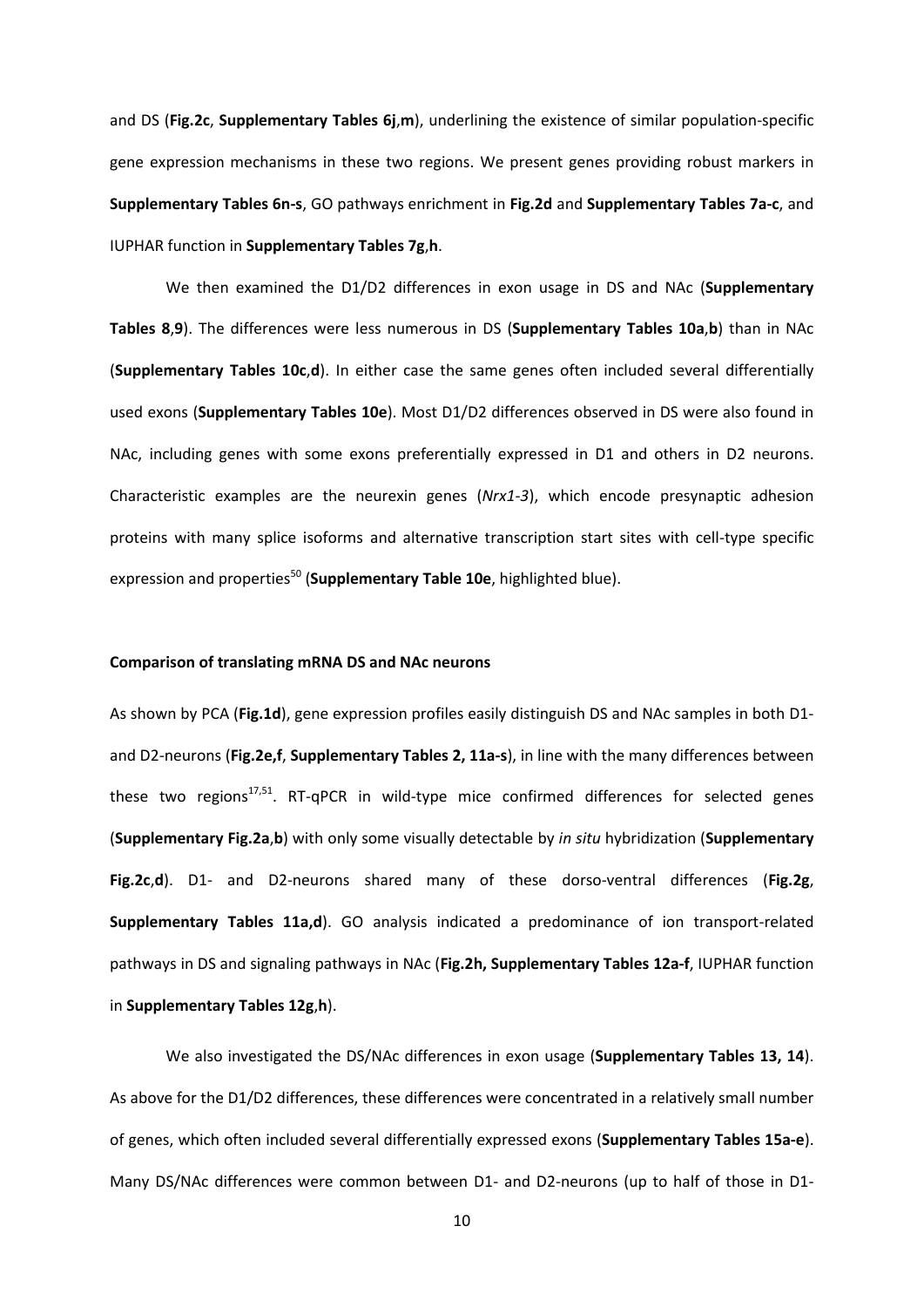neurons, **Supplementary Table 15e**), highlighting common regulatory mechanisms in these two populations. Only a small proportion of differences in exon usage corresponded to overall differences in gene expression (**Supplementary Tables 15f-i**). As an example, we focused on *Cntnap2*, a gene coding for a transmembrane cell-adhesion protein, Caspr2, associated with autism spectrum disorder and other neuropsychiatric disorders<sup>52</sup>. A short isoform (Iso2) lacks the extracellular domain and corresponding protein-protein interactions of the full-length isoform<sup>53</sup> (Iso1, **Supplementary Fig.3ae**). Exons encoding the extracellular domain, specific for Iso1, were enriched in the DS compared to the NAc whereas exons common to Iso1 and Iso2 were enriched in the NAc, in both D1- and D2 neurons (**Supplementary Table 15e**, **Supplementary Fig.3b**,**c**). These results were confirmed at the protein level by immunoblotting, with a Iso2/Iso1 ratio higher in the NAc than in the DS (**Supplementary Fig.3d,e**). These results suggest possible *Cntnap2* functional differences in NAc and DS in relation to Iso2 levels and illustrate the utility of high-resolution translatome comparisons between neuronal populations. Overall the comparison of NAc and DS separately for D1- and D2 neurons reveals the importance of dorso-ventral differences shared, to a large extent, by the two populations.

#### **Comparison with other approaches**

The number of differences we identified between D1- and D2-neurons was much larger than with TRAP-microarrays<sup>14</sup> (**Supplementary Fig.4a**). The few genes for which we did not replicate differential expression had low fold-changes in both studies (**Supplementary Fig.4b**,**c**). We confirmed many D1-enriched (80%) and D2-enriched (67%) genes identified in a study using single-cell RNAseq<sup>18</sup>, a technique that avoids possible insertional effects of BAC-TRAP transgene, and revealed many other genes (**Supplementary Fig.4d**). Most genes we did not confirm exhibited a low expression (e.g., *Rbp4*) and/or a low fold-change ( $|Log_2FC|<1$ ). Discrepancies may originate from sampling bias or stochastic dropout of genes with low base counts in single-cells.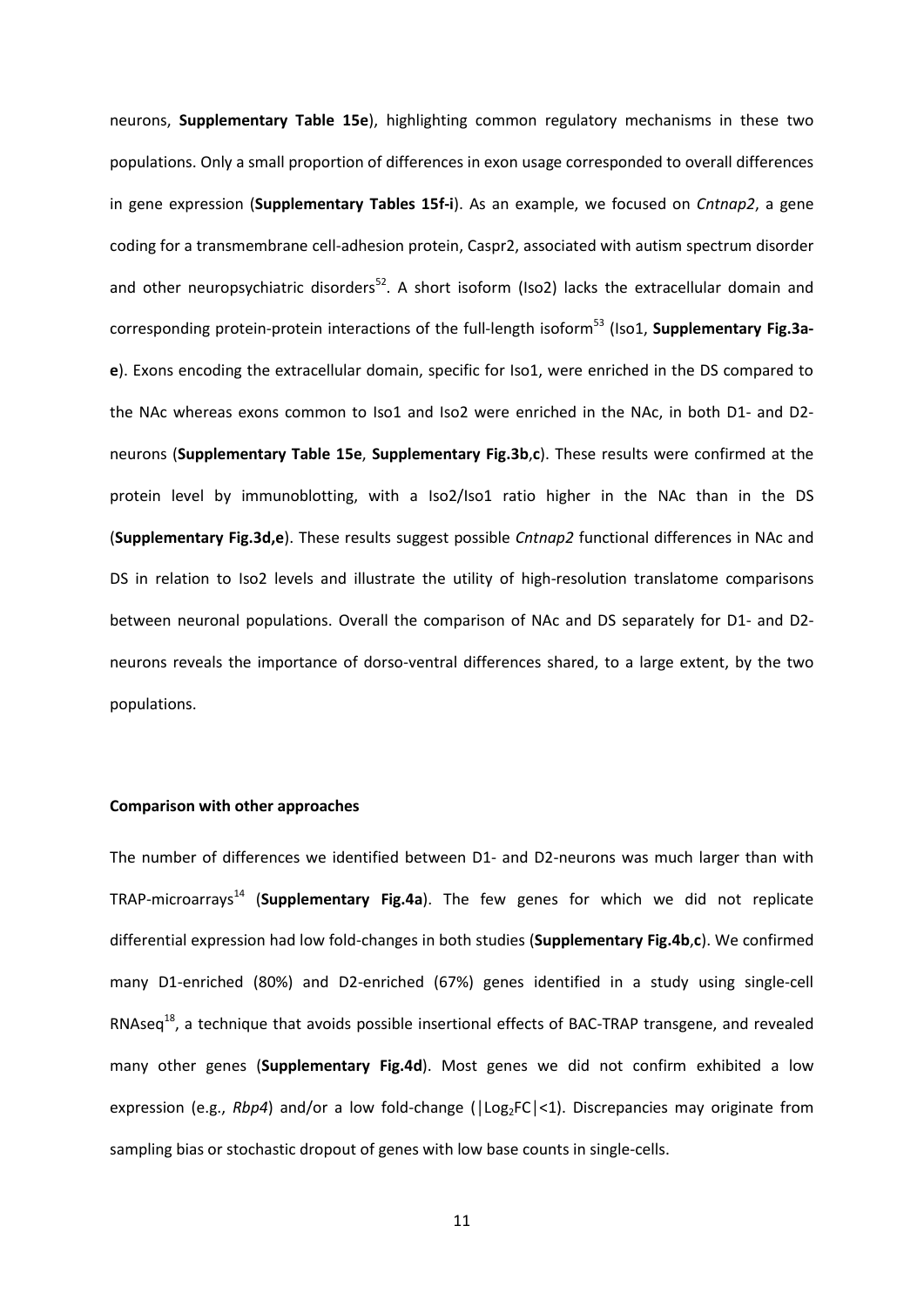#### **Transcription factor expression and transcriptional networks**

Since the mRNA isolated by our TRAP-Seq approach in the striatum mostly originated from SPNs (see above), we sought to identify putative regulators of their transcriptional profiles by focusing on transcription factor (TF) mRNA (**Supplementary Tables 16a-f**). The top differentially expressed TFs included some previously described during development, including higher expression in D1-SPNs of DS and NAc of *Isl1* and *Ebf1*, which govern striatonigral neuron differentiation<sup>54-56</sup>. Conversely, Sp9 was more expressed in all D2-SPNs and *Ikzf2* (*Helios*) in DS D2-SPNs than in DS D1-SPNs, in agreement with their role in striatopallidal neurons development*57,58* . Importantly, we identified many other TFs with D1/D2 or DS/NAc differences (**Supplementary Tables 16a-f**), whose role in striatal differentiation has not yet been explored. Some but not all of these TFs have been associated with neuronal development outside of the striatum<sup>59-61</sup>. Our results provide strong incentive for their exploration in SPNs differentiation.

To evaluate the potential functional importance of TFs in the regulation of transcriptional profiles in adult striatal neurons, we then used a gene expression-based network inference procedure (see **Supplementary Methods**, **Supplementary Figs. 5** and **6**). Coloring this subnetwork with relative expression in D1 and D2 populations or in DS and NAc, suggests key TFs. Genes linked to *Nr4a2*, coding for Nurr1 associated with the development of dyskinesia<sup>62,63</sup> and *Ebf1* (see above) are strongly differentially expressed between D1-band D2-SPNs (**Supplementary Fig.5**). In contrast, genes linked to *Onecut2*, a homeobox gene associated with neuronal differentiation<sup>64</sup>, and Zbtb18 are strongly differentially expressed in DS and NAc (**Supplementary Figure 6**, **Supplementary Tables 6a**,**b**). *Zbtb18* encodes a transcriptional repressor of key proneurogenic genes whose mutation is implicated in intellectual deficit<sup>65</sup>. Interestingly, most influences of *Zbtb18* are outgoing (66/83) or bidirectional predominantly outgoing (7/83) (**Supplementary Fig.7**), suggesting it is an important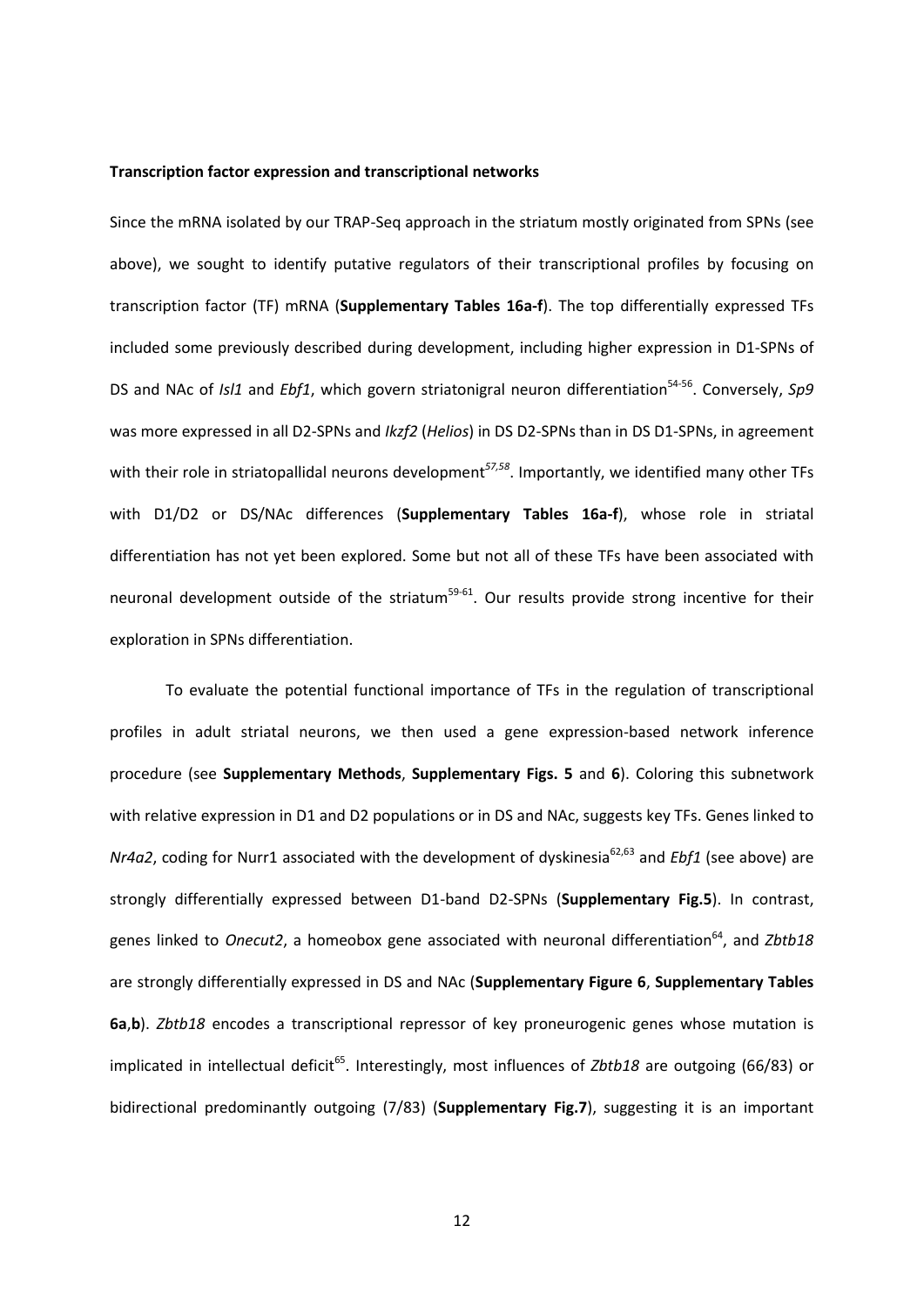upstream regulator of gene expression in the striatum. Thus, our analysis suggests that *Onecut2* and *Zbtb18* are TFs important for striatal dorso-ventral differences.

#### **Modulatory role of PGE2 in the dorsal striatum**

In a different approach to identifying potential factors contributing to DS/NAc differences, we used *Ingenuity pathway analysis* (IPA) combining D1 and D2 neuron data (**Supplementary Table 17**). Prostaglandin 2 (PGE2) was a top candidate among endogenous molecules regulating DS-enriched genes and we further investigated its possible role in this region. PGE2 is produced in striatal slices in response to dopamine receptors stimulation<sup>66</sup> and the phenotype of mice lacking PGE2 receptor-1 (Ptger1/EP1) suggests that PGE2 enhances DRD1 and DRD2 responses<sup>66</sup>. Our mRNA analysis indicated that several genes coding for proteins involved in PGE2 metabolism or action, including its receptors, *Ptger1*, *Ptger2*, and *Ptger4*, were expressed in SPNs (**Supplementary Table 18**). Single-molecule fluorescent *in situ* hybridization in DS showed the expression of *Ptger1* and *Ptger2* in both D1- and D2-SPNs, and *Ptger4* mostly in D1-SPNs (**Fig.3a-c**). RT-qPCR indicated that these receptors mRNA were generally more abundant in DS than NAc (**Fig.3d-f**).

To test the functionality of PGE2 receptors we used misoprostol (0.1 mg.kg<sup>-1</sup> i.p. 30 min), a PGE2 receptors agonist that crosses the blood-brain barrier<sup>67</sup>. Misoprostol exposure led to increased cAMP-dependent protein kinase (PKA) substrates phosphorylation measured by immunoblotting (**Supplementary Fig.8a,b**). Misoprostol also increased immunohistofluorescence for pSer235-236 ribosomal protein S6, a PKA-substrate<sup>36</sup> (Fig.3g), in D2-SPNs of NAc and DS (Fig.3h-i). A similar, albeit not significant, trend was observed in D1-SPNs (**Fig.3h-i**).

To address functional effects of PGE2 receptors in the DS, we then performed whole-cell patch-clamp recording in brain slices of mice pretreated with misoprostol or vehicle, in which we identified D1-SPNs and putative D2-SPNs based on tdTomato fluorescence and morphology (**Supplementary Fig.9a-c**). Whereas misoprostol pretreatment did not alter D1-SPNs excitability

13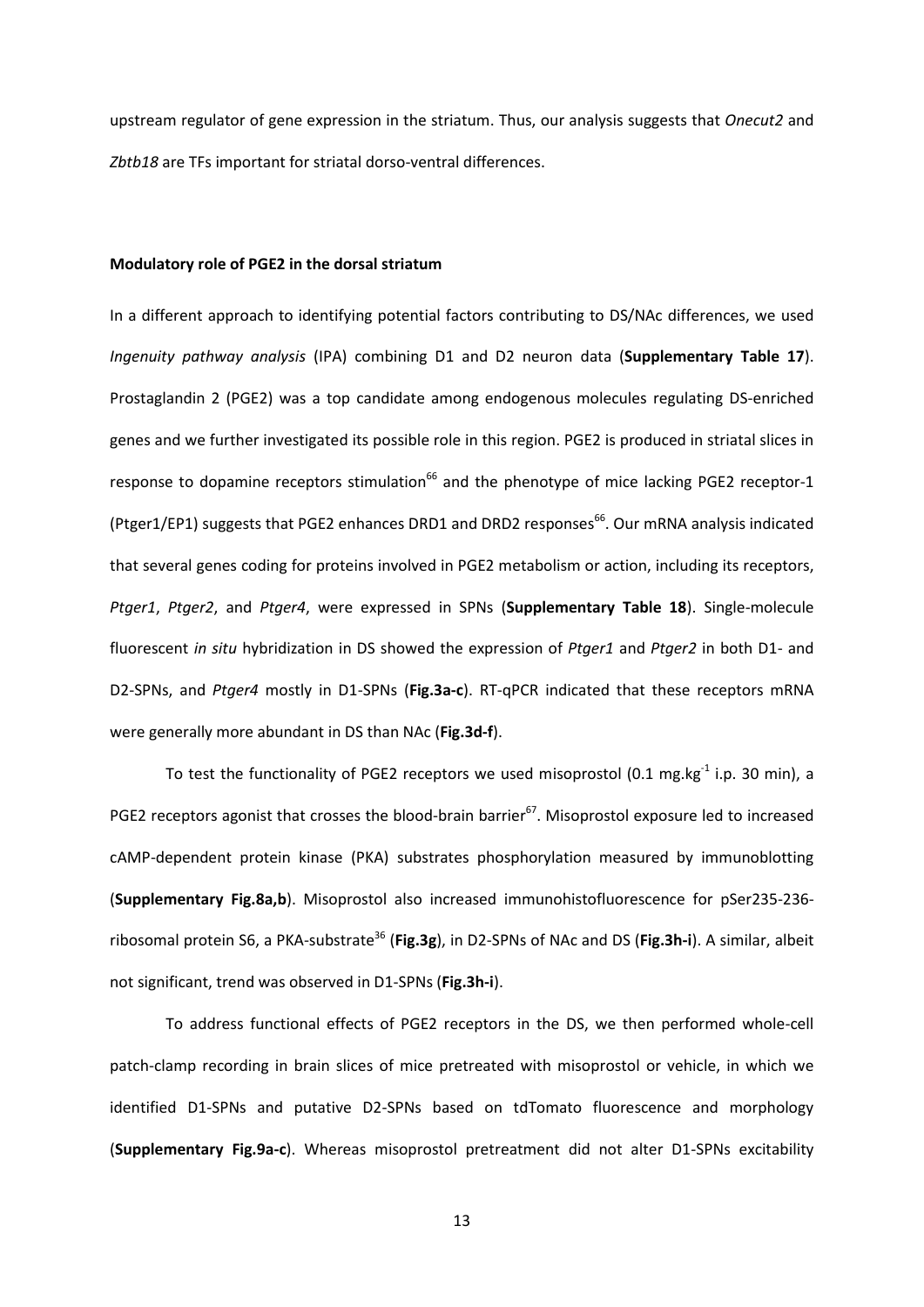(**Fig.4a**), it markedly decreased D2-SPNs excitability (**Fig.4b**). Accordingly, misoprostol pretreatment increased the minimal current to elicit action potentials (the rheobase) only in D2-SPNs (**Fig.4c**). Misoprostol pretreatment hyperpolarized the resting membrane potential and reduced the membrane resistance in D2-SPNs, but not in D1-SPNs (**Fig.4d,e**), without altering the action potential threshold (**Supplementary Fig.9d**). Overall, these data suggest that PGE2 receptor stimulation reduces D2-SPNs excitability by affecting intrinsic cellular properties.

We then evaluated the effects of misoprostol *in vivo* using fiber photometry in awake mice expressing the calcium sensor GCaMP6f in D1- or D2-neurons (presumably essentially SPNs, **Supplementary Fig.10a-c**). We examined the increased activity induced by a novel environment<sup>39,68</sup>. The calcium transients in DS D1-neurons were similar in mice pretreated with vehicle or misoprostol (**Fig.5a-c**). In contrast, this increase was attenuated by misoprostol in DS D2-neurons (**Fig.5d-f**). A small effect of misoprostol was also observed in NAc D2-neurons (**Supplementary Fig.10d-f**). These results in slices and *in vivo* revealed an inhibitory effect of misoprostol on D2-neurons reminiscent of the action of a DRD2 agonist<sup>8,69</sup>. To test whether PGE2 receptor stimulation could mimic DRD2 stimulation, we pretreated mice with misoprostol or vehicle before injecting them with haloperidol, a dopamine DRD2-antagonist that induces catalepsy. Pretreatment with misoprostol inhibited haloperidol-induced catalepsy (**Fig.5g**), suggesting that stimulation of PGE2 receptors functionally opposes DRD2 antagonist effects.

We then evaluated effects on the behavior of long-term stimulation of PGE2 receptors, by mini-pump infusion of misoprostol or vehicle either i.p. or, to exclude peripheral effects, directly into the DS. We first examined the motor performance of these mice in a rotarod test. Although mice infused with misoprostol or vehicle, either i.p. or in the DS, learned similarly to remain on an accelerating rotarod, intrastriatal misoprostol infusion improved performance at a fixed challenging speed (**Supplementary Fig.11a-d**). We then examined DS-dependent procedural learning in the same mice learning to locate the baited arm in a food-cued Y-maze, without external cues, using an egocentric strategy<sup>41,70,71</sup>. The learning phase was similar in mice treated with i.p. infusion of vehicle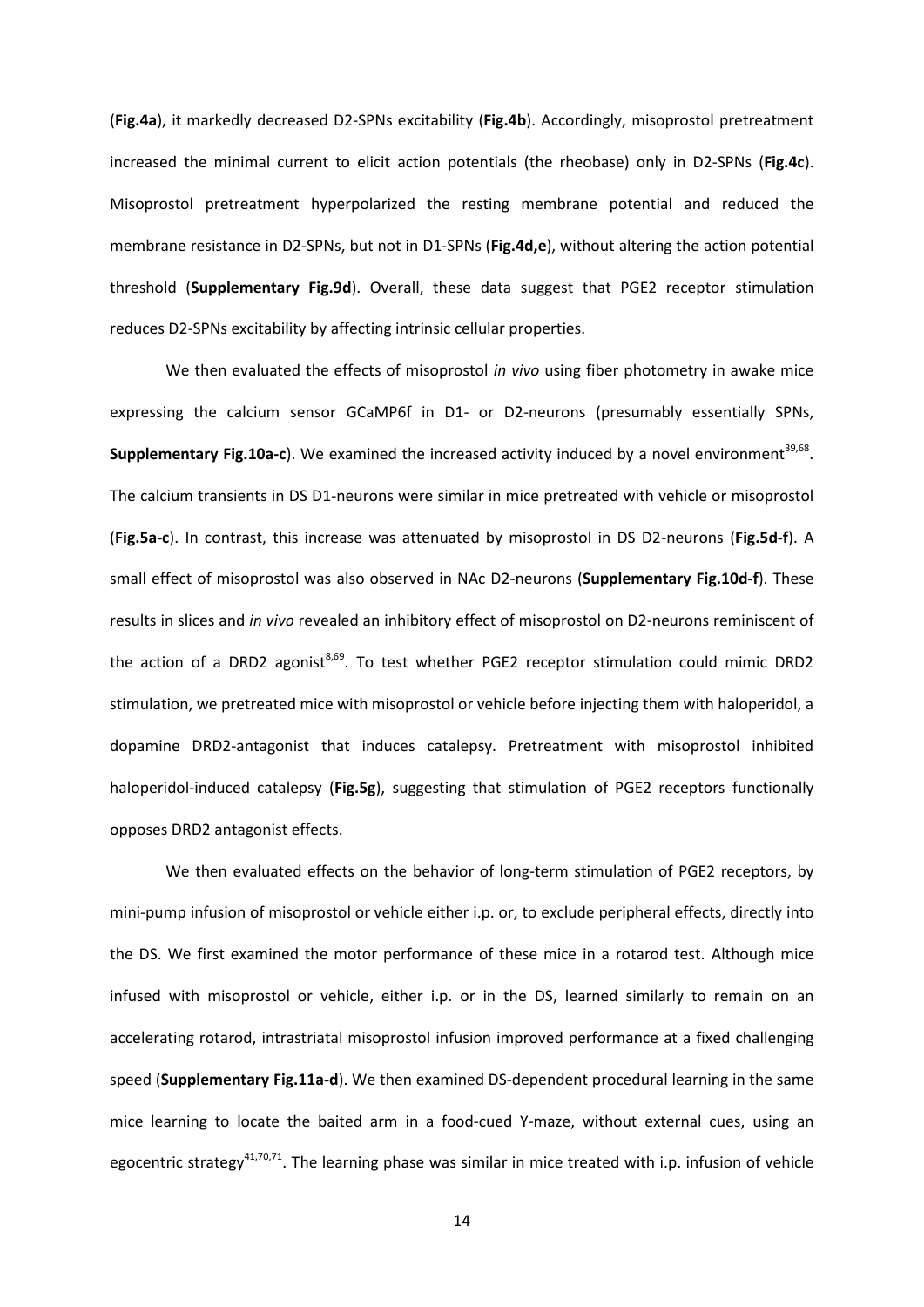or misoprostol, but in the reversal task, in which locations of the bated and non-reinforced arms were inverted, relearning was faster in misoprostol-treated mice (**Fig.5h**). The mice infused with misoprostol in the DS learned better the stable location of the bated arm and, after reversal, relearned faster than vehicle-infused animals (**Fig.5i**). Together these results indicate that misoprostol improved procedural learning reversal, and that this effect resulted from a local action in the DS. Because DRD2 antagonists block reversal learning in the DS<sup>72</sup>, the opposite effects of PGE2 receptors stimulation are compatible with a functional mimicry or enhancement of DRD2 stimulation. Altogether, our results reveal a modulatory role of PGE2 in the striatum decreasing the excitability and activity of D2-SPNs.

#### **DISCUSSION**

This study reports an in-depth genome-wide regional comparative analysis of translated mRNAs in the main forebrain dopaminoceptive cell populations. The TRAP-Seq method provided information about mRNA from cells highly expressing DRD1 or DRD2. As expected, striking differences were identified between cortical and striatal D1-neurons, including mRNA processing-related genes more expressed in the striatum and morphogenesis-related genes more expressed in the PFC. In the striatum we provide a comprehensive view of differences between D1- and D2-neurons, essentially corresponding to SPNs, with the first regional comparative evaluation of the DS and NAc. Our work extends previous reports $^{13\text{-}16}$  on D1/D2 differences in gene expression with the use of RNAseq instead of microarrays increasing >10-fold the sensitivity of the TRAP approach. Our study also complements single-cell approaches that allow unbiased cell-type classification, but are limited to the most highly expressed genes. Single-cell RNAseq analysis suggested a transcriptional gradient attributed to the patch/matrix organization of the striatum<sup>18</sup>. Interestingly, we find that genes defining this gradient are highly enriched either in the NAc (*Wfs1*, *Crym*) or the DS (*Cnr1*), rather indicating a correlation with the dorso-ventral organization.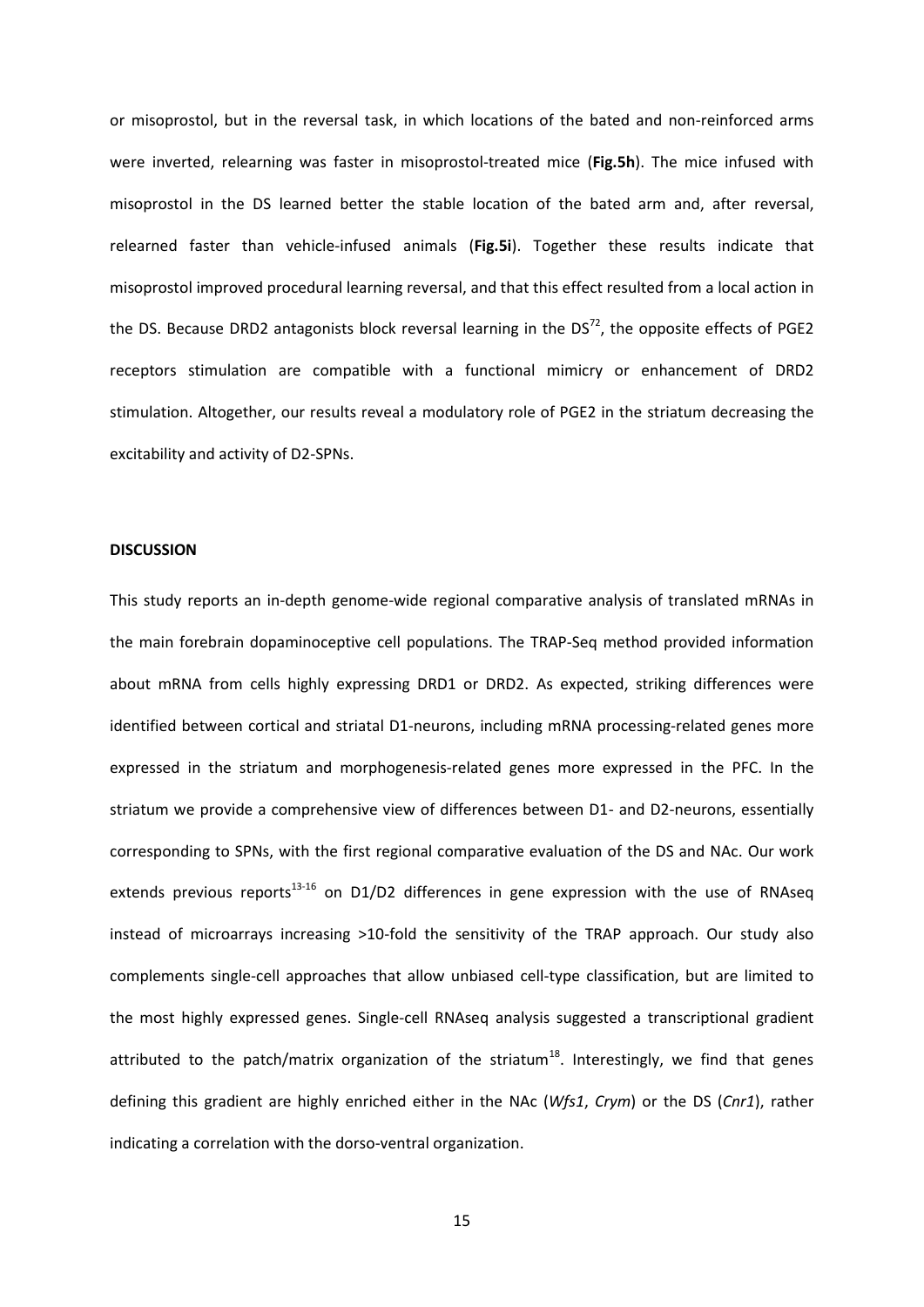Our analyses also provided genome-wide information about exon usage and isoform differences between dopaminoceptive neuronal populations with multiple differences often grouped in the same genes. Most of these differences occurred independently from those in total mRNA levels, indicating a dissociation between regulatory mechanisms controlling cell-type-specific transcription and mRNA processing. Importantly, we show that for translating mRNA levels and exon usage, many dorso-ventral differences are shared by D1 and D2 neurons, while most D1/D2 differences are found in both the NAc and DS. This reveals the intricacy of regulations, with intersected D1/D2 and DS/NAc gene expression programs, which give rise to the identity of the various SPN populations. Our analysis of TFs identified potential regulators of these differences between D1/D2 and DS/NAc populations. This approach was validated by confirming the few TFs already known to be implicated in D1/D2 differences. We identified several additional novel TFs potentially involved in SPN regulation. Among these, gene network analyses identified a role of *Nr4a2* in D1/D2 differences and *Onecut2* and *Zbtb18* in DS/NAc differences. These factors, which can now be experimentally investigated during development *in vivo*, may also help refine protocols used to generate specific subtypes of SPNs *in vitro<sup>73</sup>* .

In-depth striatal gene profile characterization suggested a possible influence of PGE2. Although PGE2 is an important lipid mediator extensively studied outside the nervous system, it has received little attention in the striatum $^{66,74}$ . We explored the potential role of PGE2 using a pharmacological approach. Misoprostol, a PGE2 receptor agonist, increased cAMP-dependent protein phosphorylation in SPNs possibly through activation of Ptger2/EP2, which increases cAMP production<sup>67</sup> or atypical coupling of Ptger1/EP1 receptor to adenylyl cyclase-7<sup>74</sup>. Misoprostol also reduced the excitability of D2-SPNs by affecting intrinsic cellular properties and decreased their Ca<sup>2+</sup> activity during the exploration of a novel environment. These effects were presumably distinct from those on cAMP, which are expected to have opposite consequences<sup>8,9</sup>. Instead, PGE2 ability to decrease D2-SPNs activity *in vivo*, was similar to the stimulation of DRD2, which, in addition to decreasing cAMP, increases K<sup>+</sup> currents and inhibits Ca<sup>2+</sup> and Na<sup>+</sup> currents<sup>8,69</sup>. This dual property of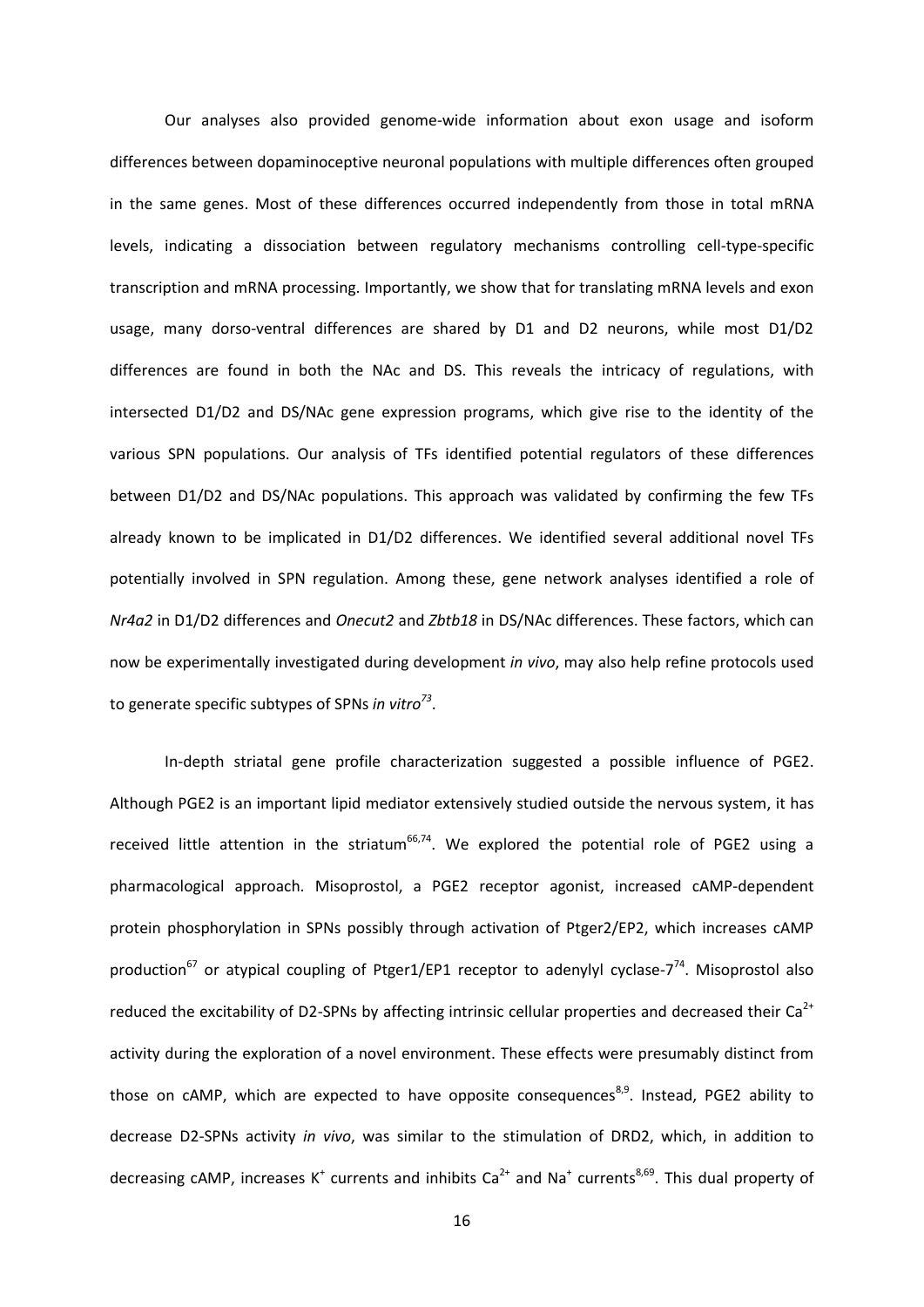PGE2 is reminiscent of the ability of EP1/Ptger1 to enhance both DRD1- and DRD2-like signaling pathways beyond the classical Gq-coupling of these receptors<sup>66</sup>. The identity of the PGE2 receptors involved in the effects reported here and their potential interactions with DA receptors at the receptor level or through downstream signaling remain to be investigated. The existence of subpopulations of SPNs with distinct responses is also a possibility to explore. The possible role of PGE2 in striatal function was indicated by the effects of local infusion of misoprostol in the DS, which enhanced mouse performance on a rotarod test and improved procedural learning and its reversal. Because dopamine is reported to enhance striatal production of PGE2<sup>66</sup>, these observations suggest the existence of a positive PGE2-mediated feedforward regulation of DRD2 signaling, in which dopamine-increased PGE2 reinforces dopamine effects on DRD2. Given the key functional role of D2- SPNs<sup>8</sup>, the down-regulation of DRD2 in addiction-like maladaptive behavior<sup>75</sup>, their sensitivity to neurodegeneration in Huntington's disease<sup>11</sup>, and their importance in schizophrenia<sup>10</sup>, this potential modulatory role of PGE2 indicates novel potential pharmacological targets of therapeutic interest and warrants further exploration.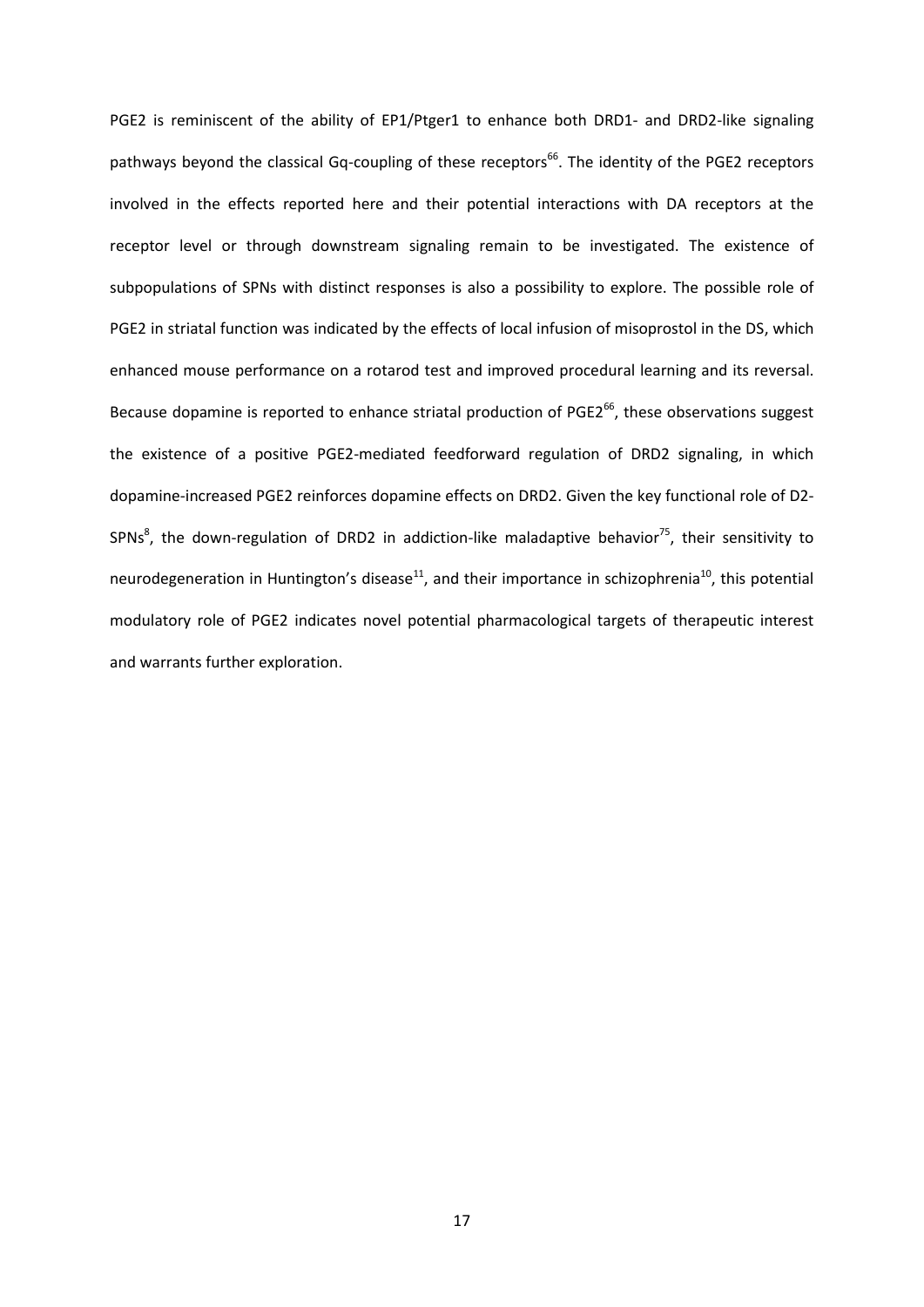# **REFERENCES**

- 1. Bjorklund A, Dunnett SB. Dopamine neuron systems in the brain: an update. *Trends Neurosci* 2007; **30**(5)**:** 194-202.
- 2. Gerfen CR, Engber TM, Mahan LC, Susel Z, Chase TN, Monsma FJ, Jr. *et al.* D<sub>1</sub> and D<sub>2</sub> dopamine receptor-regulated gene expression of striatonigral and striatopallidal neurons. *Science* 1990; **250:** 1429-1432.
- 3. Tecuapetla F, Jin X, Lima SQ, Costa RM. Complementary Contributions of Striatal Projection Pathways to Action Initiation and Execution. *Cell* 2016; **166**(3)**:** 703-715.
- 4. Beaulieu JM, Gainetdinov RR. The physiology, signaling, and pharmacology of dopamine receptors. *Pharmacol Rev* 2011; **63**(1)**:** 182-217.
- 5. Santana N, Mengod G, Artigas F. Quantitative analysis of the expression of dopamine D1 and D2 receptors in pyramidal and GABAergic neurons of the rat prefrontal cortex. *Cereb Cortex* 2009; **19**(4)**:** 849-860.
- 6. Khlghatyan J, Quintana C, Parent M, Beaulieu JM. High Sensitivity Mapping of Cortical Dopamine D2 Receptor Expressing Neurons. *Cereb Cortex* 2019; **29**(9)**:** 3813-3827.
- 7. Schultz W. Multiple dopamine functions at different time courses. *Annu Rev Neurosci* 2007; **30:** 259-288.
- 8. Gerfen CR, Surmeier DJ. Modulation of striatal projection systems by dopamine. *Annu Rev Neurosci* 2011; **34:** 441-466.
- 9. Girault JA. Signaling in striatal neurons: the phosphoproteins of reward, addiction, and dyskinesia. *Prog Mol Biol Transl Sci* 2012; **106:** 33-62.
- 10. Simpson EH, Gallo EF, Balsam PD, Javitch JA, Kellendonk C. How changes in dopamine D2 receptor levels alter striatal circuit function and motivation. *Mol Psychiatry* 2021.
- 11. Mitchell IJ, Cooper AJ, Griffiths MR. The selective vulnerability of striatopallidal neurons. *Prog Neurobiol* 1999; **59**(6)**:** 691-719.
- 12. Volkow ND, Fowler JS, Wang GJ, Swanson JM. Dopamine in drug abuse and addiction: results from imaging studies and treatment implications. *Mol Psychiatry* 2004; **9**(6)**:** 557-569.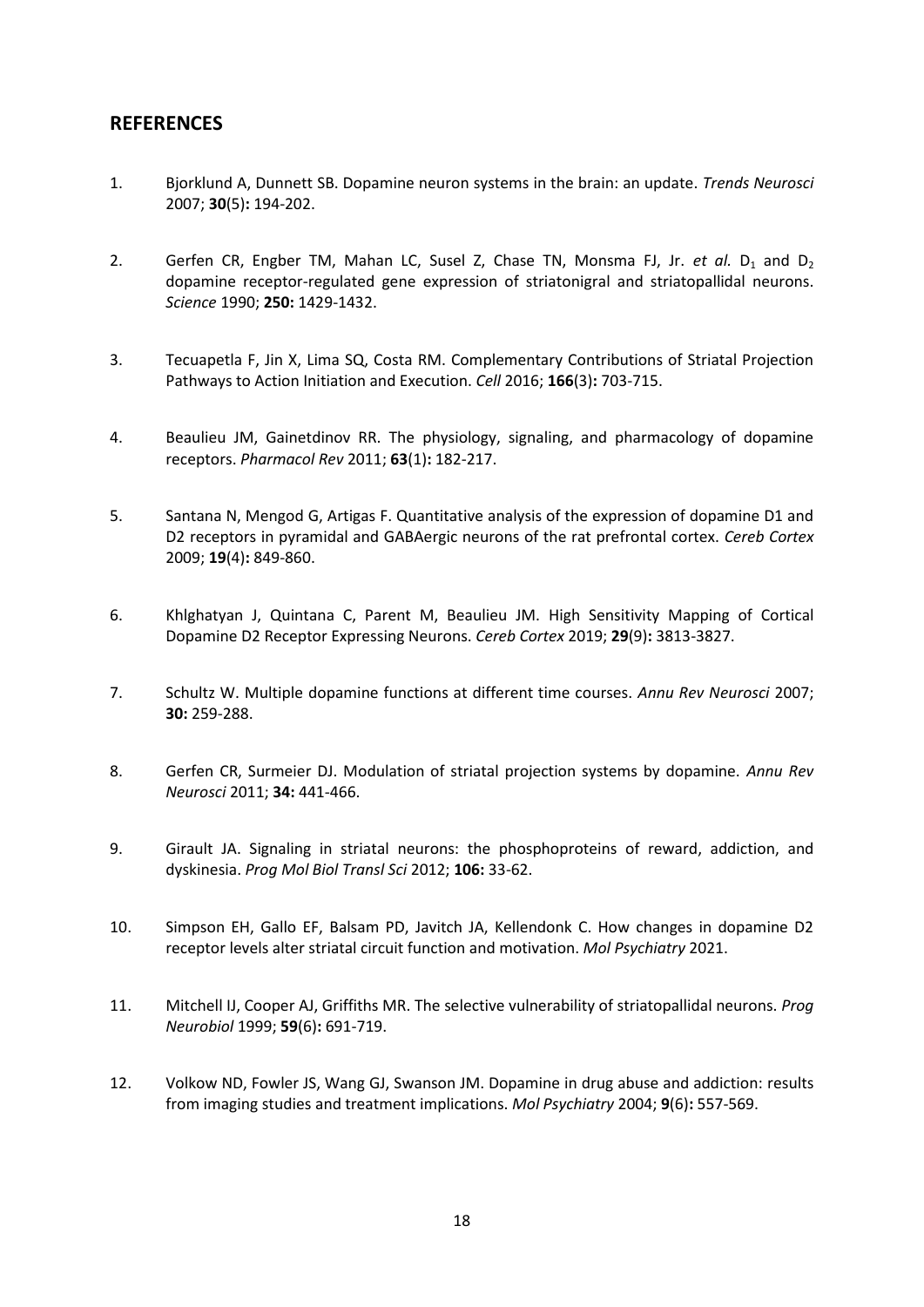- 13. Heiman M, Heilbut A, Francardo V, Kulicke R, Fenster RJ, Kolaczyk ED *et al.* Molecular adaptations of striatal spiny projection neurons during levodopa-induced dyskinesia. *Proc Natl Acad Sci USA* 2014; **111**(12)**:** 4578-4583.
- 14. Heiman M, Schaefer A, Gong S, Peterson JD, Day M, Ramsey KE *et al.* A translational profiling approach for the molecular characterization of CNS cell types. *Cell* 2008; **135**(4)**:** 738-748.
- 15. Lobo MK, Karsten SL, Gray M, Geschwind DH, Yang XW. FACS-array profiling of striatal projection neuron subtypes in juvenile and adult mouse brains. *Nat Neurosci* 2006; **9**(3)**:** 443- 452.
- 16. Ena SL, De Backer JF, Schiffmann SN, de Kerchove d'Exaerde A. FACS array profiling identifies Ecto-5' nucleotidase as a striatopallidal neuron-specific gene involved in striatal-dependent learning. *J Neurosci* 2013; **33**(20)**:** 8794-8809.
- 17. Belin D, Jonkman S, Dickinson A, Robbins TW, Everitt BJ. Parallel and interactive learning processes within the basal ganglia: relevance for the understanding of addiction. *Behav Brain Res* 2009; **199**(1)**:** 89-102.
- 18. Gokce O, Stanley GM, Treutlein B, Neff NF, Camp JG, Malenka RC *et al.* Cellular Taxonomy of the Mouse Striatum as Revealed by Single-Cell RNA-Seq. *Cell Rep* 2016; **16**(4)**:** 1126-1137.
- 19. Ho H, Both M, Siniard A, Sharma S, Notwell JH, Wallace M *et al.* A Guide to Single-Cell Transcriptomics in Adult Rodent Brain: The Medium Spiny Neuron Transcriptome Revisited. *Front Cell Neurosci* 2018; **12:** 159.
- 20. Munoz-Manchado AB, Bengtsson Gonzales C, Zeisel A, Munguba H, Bekkouche B, Skene NG *et al.* Diversity of Interneurons in the Dorsal Striatum Revealed by Single-Cell RNA Sequencing and PatchSeq. *Cell Rep* 2018; **24**(8)**:** 2179-2190 e2177.
- 21. Doyle JP, Dougherty JD, Heiman M, Schmidt EF, Stevens TR, Ma G *et al.* Application of a translational profiling approach for the comparative analysis of CNS cell types. *Cell* 2008; **135**(4)**:** 749-762.
- 22. Heiman M, Kulicke R, Fenster RJ, Greengard P, Heintz N. Cell type-specific mRNA purification by translating ribosome affinity purification (TRAP). *Nature protocols* 2014; **9**(6)**:** 1282-1291.
- 23. Andrews S. FastQC: a quality control tool for high throughput sequence data. . *<https://wwwbioinformaticsbabrahamacuk/projects/fastqc/>* 2010.
- 24. Kim D, Langmead B, Salzberg SL. HISAT: a fast spliced aligner with low memory requirements. . *Nature Methods* 2015; **12:** 357-360.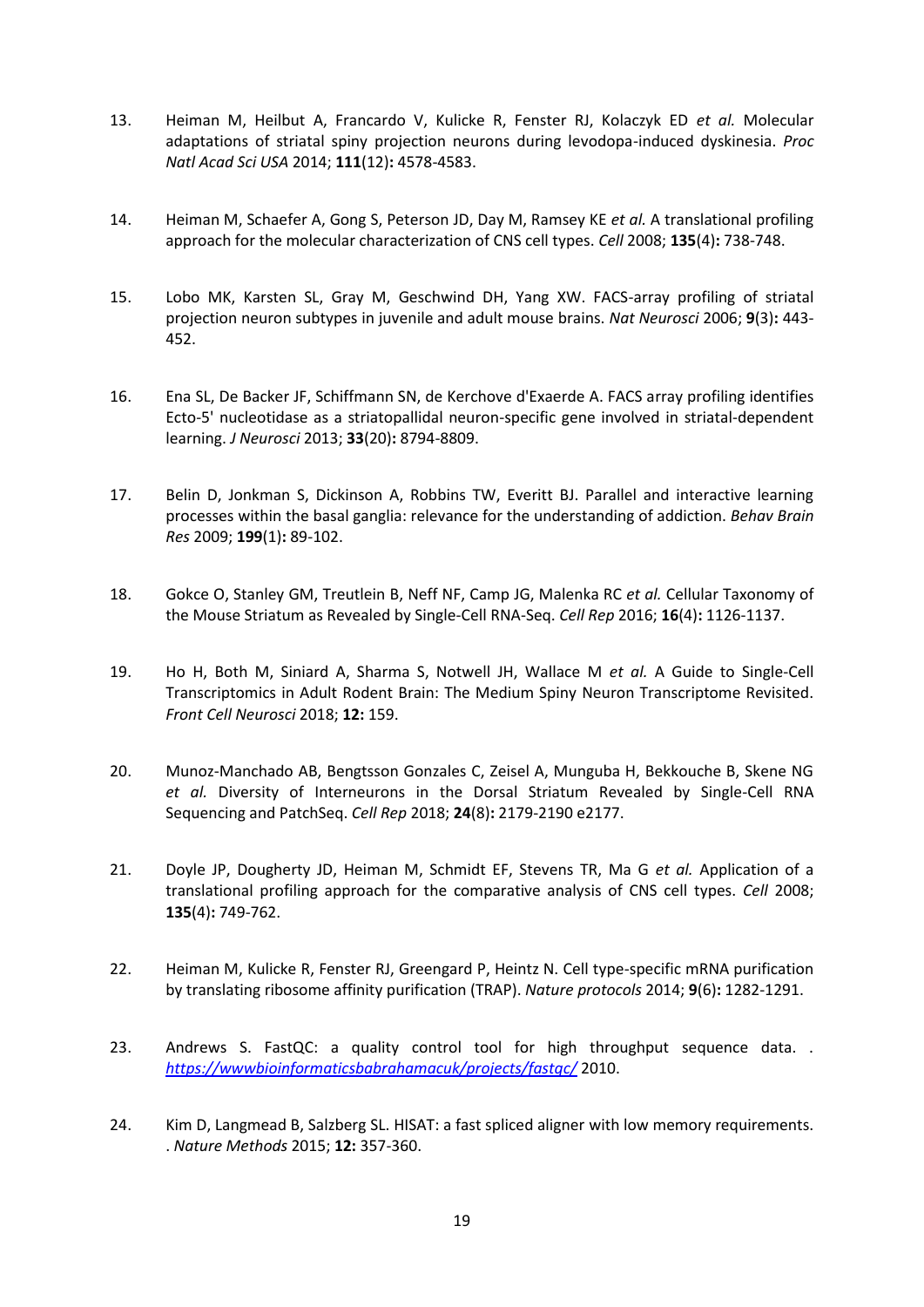- 25. Andrews S. SeqMonk: A tool to visualise and analyse high throughput mapped sequence data. . *<https://wwwbioinformaticsbabrahamacuk/projects/seqmonk/>* 2008.
- 26. Love MI, Huber W, Anders S. Moderated estimation of fold change and dispersion for RNAseq data with DESeq2. *Genome Biol* 2014; **15**(12)**:** 550.
- 27. Wang L, Wang S, Li W. RSeQC: quality control of RNA-seq experiments. *Bioinformatics* 2012; **28**(16)**:** 2184-2185.
- 28. Anders S, Reyes A, Huber W. Detecting differential usage of exons from RNA-seq data. *Genome Res* 2012; **22**(10)**:** 2008-2017.
- 29. Consortium TD, Marbach D, Costello JC, Küffner R, Vega NM, Prill RJ *et al.* Wisdom of crowds for robust gene network inference. *Nature Methods* 2012; **9:** 796–804.
- 30. Faith JJ, Hayete B, Thaden JT, Mogno I, Wierzbowski J, Cottarel G *et al.* Large-scale mapping and validation of Escherichia coli transcriptional regulation from a compendium of expression profiles. *PLoS biology* 2007; **5**(1)**:** e8.
- 31. Huynh-Thu VA, Irrthum A, Wehenkel L, P. G. Inferring regulatory networks from expression data using tree-based methods. *PLoS One* 2010; **5**(9)**:** e12776.
- 32. Shannon P, Markiel A, Ozier O, Baliga NS, Wang JT, Rmage D *et al.* Cytoscape: A Software Environment for Integrated Models of Biomolecular Interaction Networks. *Genome Res* 2003; **13:** 2498-2504.
- 33. Puighermanal E, Castell L, Esteve-Codina A, Melser S, Kaganovsky K, Zussy C *et al.* Functional and molecular heterogeneity of D2R neurons along dorsal ventral axis in the striatum. *Nature communications* 2020; **11**(1)**:** 1957.
- 34. Denisenko-Nehrbass N, Oguievetskaia K, Goutebroze L, Galvez T, Yamakawa H, Ohara O *et al.* Protein 4.1B associates with both Caspr/paranodin and Caspr2 at paranodes and juxtaparanodes of myelinated fibres. *Eur J Neurosci* 2003; **17**(2)**:** 411-416.
- 35. Alcacer C, Santini E, Valjent E, Gaven F, Girault JA, Herve D. Galpha(olf) mutation allows parsing the role of cAMP-dependent and extracellular signal-regulated kinase-dependent signaling in L-3,4-dihydroxyphenylalanine-induced dyskinesia. *J Neurosci* 2012; **32**(17)**:** 5900- 5910.
- 36. Biever A, Puighermanal E, Nishi A, David A, Panciatici C, Longueville S *et al.* PKA-dependent phosphorylation of ribosomal protein S6 does not correlate with translation efficiency in striatonigral and striatopallidal medium-sized spiny neurons. *J Neurosci* 2015; **35**(10)**:** 4113- 4130.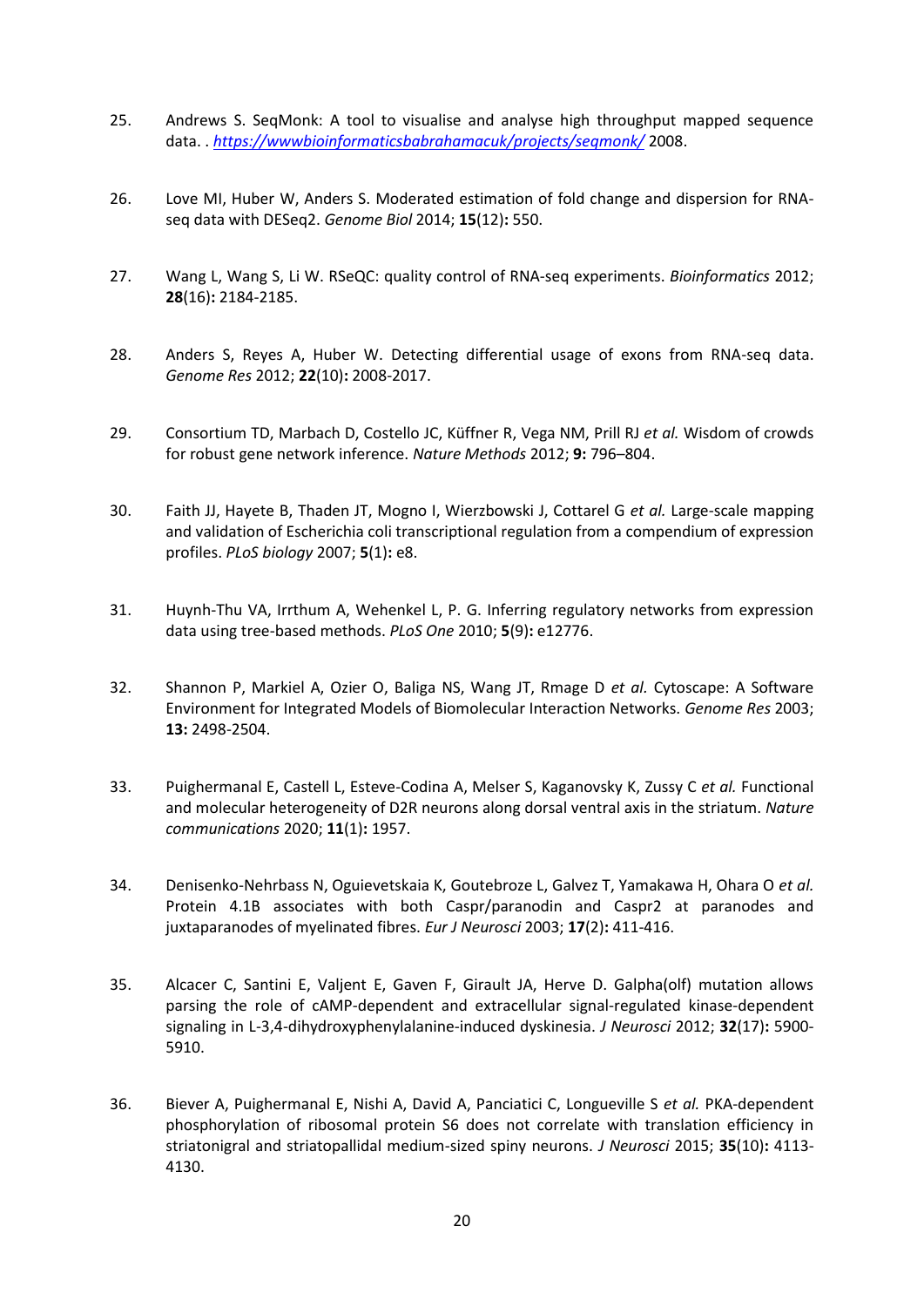- 37. Anglada-Huguet M, Vidal-Sancho L, Giralt A, Garcia-Diaz Barriga G, Xifro X, Alberch J. Prostaglandin E2 EP2 activation reduces memory decline in R6/1 mouse model of Huntington's disease by the induction of BDNF-dependent synaptic plasticity. *Neurobiol Dis* 2016; **95:** 22-34.
- 38. Meye FJ, Valentinova K, Lecca S, Marion-Poll L, Maroteaux MJ, Musardo S *et al.* Cocaineevoked negative symptoms require AMPA receptor trafficking in the lateral habenula. *Nat Neurosci* 2015; **18**(3)**:** 376-378.
- 39. Berland C, Montalban E, Perrin E, Di Miceli M, Nakamura Y, Martinat M *et al.* Circulating Triglycerides Gate Dopamine-Associated Behaviors through DRD2-Expressing Neurons. *Cell metabolism* 2020; **31**(4)**:** 773-790 e711.
- 40. Lerner TN, Shilyansky C, Davidson TJ, Evans KE, Beier KT, Zalocusky KA *et al.* Intact-Brain Analyses Reveal Distinct Information Carried by SNc Dopamine Subcircuits. *Cell* 2015; **162**(3)**:**  635-647.
- 41. Oliveira MG, Bueno OF, Pomarico AC, Gugliano EB. Strategies used by hippocampal- and caudate-putamen-lesioned rats in a learning task. *Neurobiol Learn Mem* 1997; **68**(1)**:** 32-41.
- 42. Bertran-Gonzalez J, Bosch C, Maroteaux M, Matamales M, Herve D, Valjent E *et al.* Opposing patterns of signaling activation in dopamine D1 and D2 receptor-expressing striatal neurons in response to cocaine and haloperidol. *J Neurosci* 2008; **28**(22)**:** 5671-5685.
- 43. Rakhilin SV, Olson PA, Nishi A, Starkova NN, Fienberg AA, Nairn AC *et al.* A network of control mediated by regulator of calcium/calmodulin-dependent signaling. *Science* 2004; **306**(5696)**:**  698-701.
- 44. Ouimet CC, Hemmings HC, Jr., Greengard P. ARPP-21, a cyclic AMP-regulated phosphoprotein enriched in dopamine-innervated brain regions. II. Immunocytochemical localization in rat brain. *J Neurosci* 1989; **9**(3)**:** 865-875.
- 45. Kisielow J, Nairn AC, Karjalainen K. TARPP, a novel protein that accompanies TCR gene rearrangement and thymocyte education. *Eur J Immunol* 2001; **31**(4)**:** 1141-1149.
- 46. Rehfeld F, Maticzka D, Grosser S, Knauff P, Eravci M, Vida I *et al.* The RNA-binding protein ARPP21 controls dendritic branching by functionally opposing the miRNA it hosts. *Nature communications* 2018; **9**(1)**:** 1235.
- 47. Dawson VL, Dawson TM, Filloux FM, Wamsley JK. Evidence for dopamine D-2 receptors on cholinergic interneurons in the rat caudate-putamen. *Life Sci* 1988; **42**(20)**:** 1933-1939.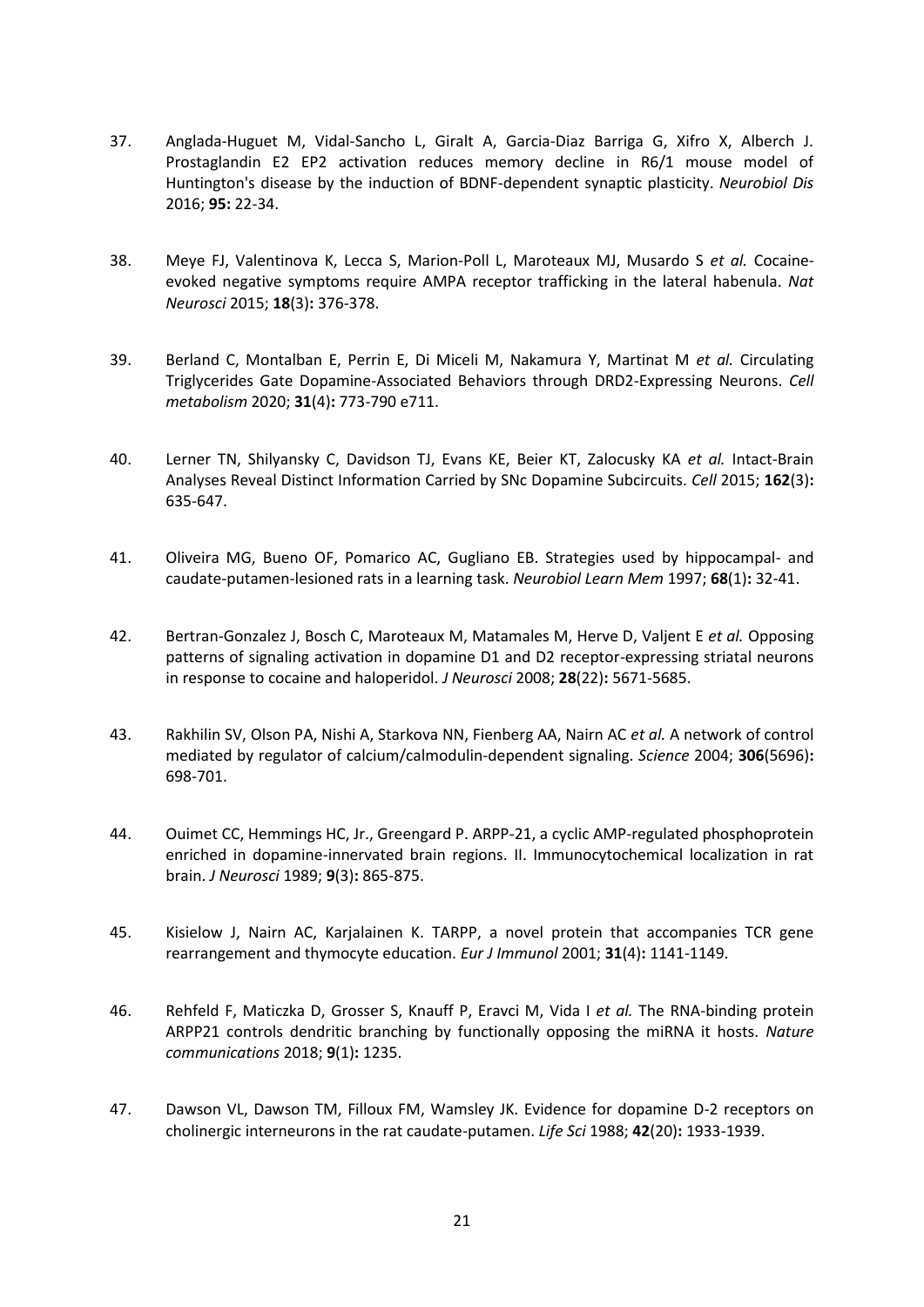- 48. Gangarossa G, Espallergues J, de Kerchove d'Exaerde A, El Mestikawy S, Gerfen CR, Herve D *et al.* Distribution and compartmental organization of GABAergic medium-sized spiny neurons in the mouse nucleus accumbens. *Front Neural Circuits* 2013; **7:** 22.
- 49. Kupchik YM, Brown RM, Heinsbroek JA, Lobo MK, Schwartz DJ, Kalivas PW. Coding the direct/indirect pathways by D1 and D2 receptors is not valid for accumbens projections. *Nat Neurosci* 2015; **18**(9)**:** 1230-1232.
- 50. Treutlein B, Gokce O, Quake SR, Sudhof TC. Cartography of neurexin alternative splicing mapped by single-molecule long-read mRNA sequencing. *Proc Natl Acad Sci USA* 2014; **111**(13)**:** E1291-1299.
- 51. Voorn P, Vanderschuren LJ, Groenewegen HJ, Robbins TW, Pennartz CM. Putting a spin on the dorsal-ventral divide of the striatum. *Trends Neurosci* 2004; **27**(8)**:** 468-474.
- 52. Saint-Martin M, Joubert B, Pellier-Monnin V, Pascual O, Noraz N, Honnorat J. Contactinassociated protein-like 2, a protein of the neurexin family involved in several human diseases. *Eur J Neurosci* 2018; **48**(3)**:** 1906-1923.
- 53. Chen N, Koopmans F, Gordon A, Paliukhovich I, Klaassen RV, van der Schors RC *et al.* Interaction proteomics of canonical Caspr2 (CNTNAP2) reveals the presence of two Caspr2 isoforms with overlapping interactomes. *Biochim Biophys Acta* 2015; **1854**(7)**:** 827-833.
- 54. Garel S, Marin F, Grosschedl R, Charnay P. Ebf1 controls early cell differentiation in the embryonic striatum. *Development* 1999; **126**(23)**:** 5285-5294.
- 55. Lobo MK, Yeh C, Yang XW. Pivotal role of early B-cell factor 1 in development of striatonigral medium spiny neurons in the matrix compartment. *J Neurosci Res* 2008; **86**(10)**:** 2134-2146.
- 56. Lu KM, Evans SM, Hirano S, Liu FC. Dual role for Islet-1 in promoting striatonigral and repressing striatopallidal genetic programs to specify striatonigral cell identity. *Proc Natl Acad Sci USA* 2014; **111**(1)**:** E168-177.
- 57. Zhang Q, Zhang Y, Wang C, Xu Z, Liang Q, An L *et al.* The Zinc Finger Transcription Factor Sp9 Is Required for the Development of Striatopallidal Projection Neurons. *Cell Rep* 2016; **16**(5)**:**  1431-1444.
- 58. Martin-Ibanez R, Pardo M, Giralt A, Miguez A, Guardia I, Marion-Poll L *et al.* Helios expression coordinates the development of a subset of striatopallidal medium spiny neurons. *Development* 2017; **144**(8)**:** 1566-1577.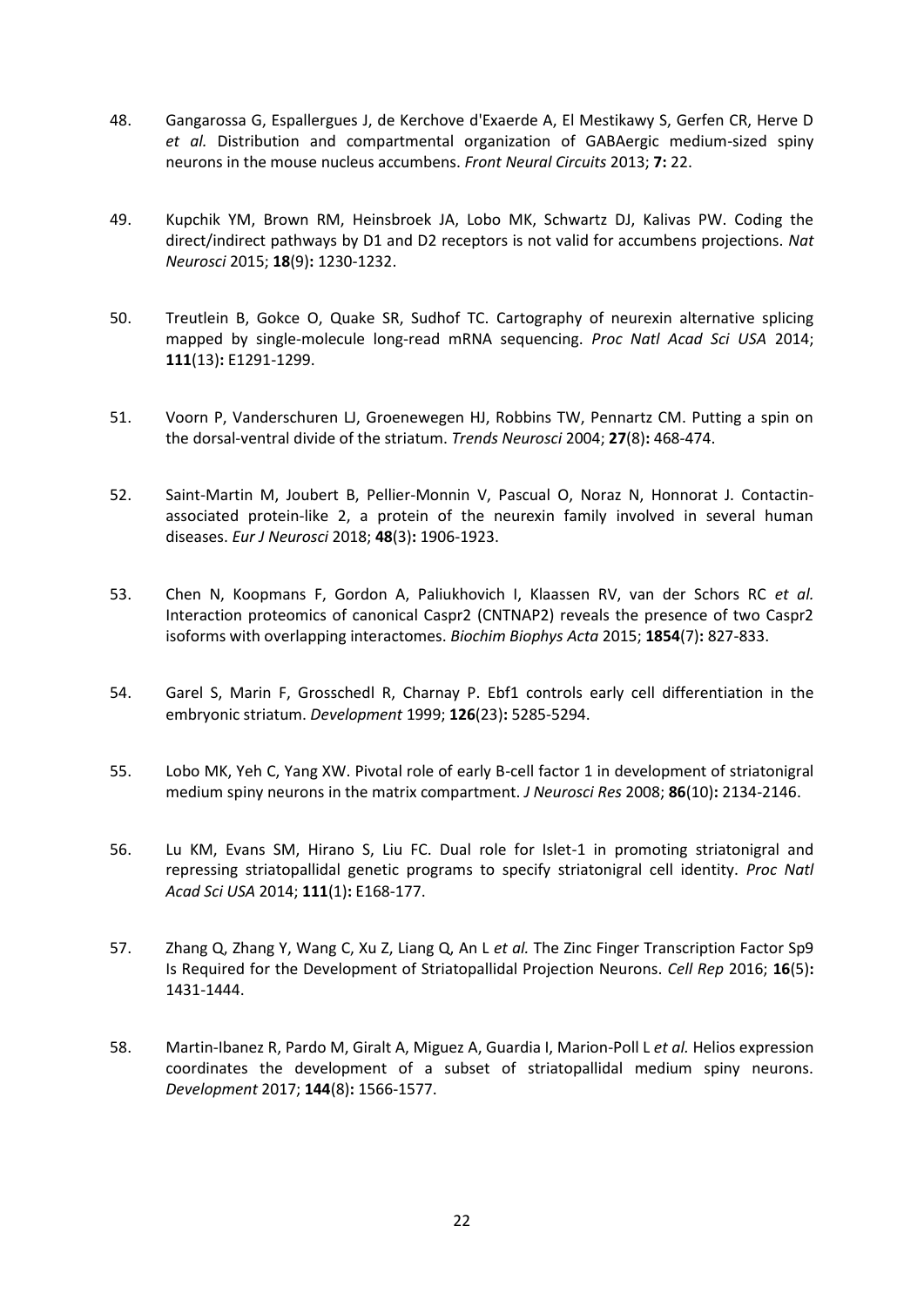- 59. Anderson SA, Qiu M, Bulfone A, Eisenstat DD, Meneses J, Pedersen R *et al.* Mutations of the homeobox genes Dlx-1 and Dlx-2 disrupt the striatal subventricular zone and differentiation of late born striatal neurons. *Neuron* 1997; **19**(1)**:** 27-37.
- 60. Wapinski OL, Vierbuchen T, Qu K, Lee QY, Chanda S, Fuentes DR *et al.* Hierarchical mechanisms for direct reprogramming of fibroblasts to neurons. *Cell* 2013; **155**(3)**:** 621-635.
- 61. Hoekman MF, Jacobs FM, Smidt MP, Burbach JP. Spatial and temporal expression of FoxO transcription factors in the developing and adult murine brain. *Gene Expr Patterns* 2006; **6**(2)**:** 134-140.
- 62. Sellnow RC, Steece-Collier K, Altwal F, Sandoval IM, Kordower JH, Collier TJ *et al.* Striatal Nurr1 Facilitates the Dyskinetic State and Exacerbates Levodopa-Induced Dyskinesia in a Rat Model of Parkinson's Disease. *J Neurosci* 2020; **40**(18)**:** 3675-3691.
- 63. Steece-Collier K, Collier TJ, Lipton JW, Stancati JA, Winn ME, Cole-Strauss A *et al.* Striatal Nurr1, but not FosB expression links a levodopa-induced dyskinesia phenotype to genotype in Fisher 344 vs. Lewis hemiparkinsonian rats. *Exp Neurol* 2020; **330:** 113327.
- 64. van der Raadt J, van Gestel SHC, Nadif Kasri N, Albers CA. ONECUT transcription factors induce neuronal characteristics and remodel chromatin accessibility. *Nucleic Acids Res* 2019; **47**(11)**:** 5587-5602.
- 65. de Munnik SA, Garcia-Minaur S, Hoischen A, van Bon BW, Boycott KM, Schoots J *et al.* A de novo non-sense mutation in ZBTB18 in a patient with features of the 1q43q44 microdeletion syndrome. *Eur J Hum Genet* 2014; **22**(6)**:** 844-846.
- 66. Kitaoka S, Furuyashiki T, Nishi A, Shuto T, Koyasu S, Matsuoka T *et al.* Prostaglandin E2 acts on EP1 receptor and amplifies both dopamine D1 and D2 receptor signaling in the striatum. *J Neurosci* 2007; **27**(47)**:** 12900-12907.
- 67. Breyer RM, Bagdassarian CK, Myers SA, Breyer MD. Prostanoid receptors: subtypes and signaling. *Annu Rev Pharmacol Toxicol* 2001; **41:** 661-690.
- 68. Cui G, Jun SB, Jin X, Pham MD, Vogel SS, Lovinger DM *et al.* Concurrent activation of striatal direct and indirect pathways during action initiation. *Nature* 2013; **494**(7436)**:** 238-242.
- 69. Hooper KC, Banks DA, Stordahl LJ, White IM, Rebec GV. Quinpirole inhibits striatal and excites pallidal neurons in freely moving rats. *Neuroscience letters* 1997; **237**(2-3)**:** 69-72.
- 70. Baudonnat M, Huber A, David V, Walton ME. Heads for learning, tails for memory: reward, reinforcement and a role of dopamine in determining behavioral relevance across multiple timescales. *Front Neurosci* 2013; **7:** 175.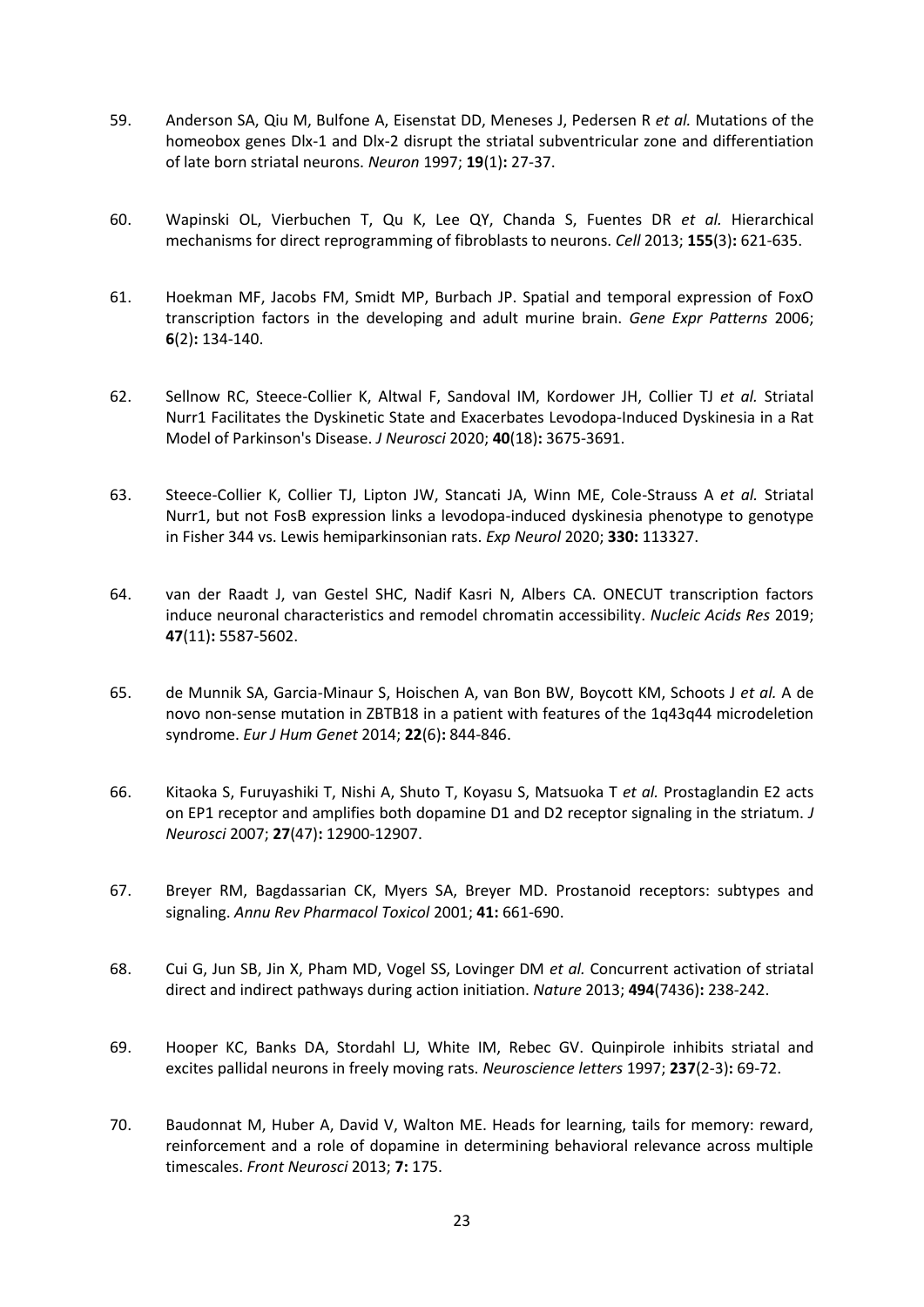- 71. Watson DJ, Stanton ME. Spatial discrimination reversal learning in weanling rats is impaired by striatal administration of an NMDA-receptor antagonist. *Learn Mem* 2009; **16**(9)**:** 564-572.
- 72. Sala-Bayo J, Fiddian L, Nilsson SRO, Hervig ME, McKenzie C, Mareschi A *et al.* Dorsal and ventral striatal dopamine D1 and D2 receptors differentially modulate distinct phases of serial visual reversal learning. *Neuropsychopharmacol* 2020; **45**(5)**:** 736-744.
- 73. Victor MB, Richner M, Hermanstyne TO, Ransdell JL, Sobieski C, Deng PY *et al.* Generation of human striatal neurons by microRNA-dependent direct conversion of fibroblasts. *Neuron* 2014; **84**(2)**:** 311-323.
- 74. Ehrlich AT, Furuyashiki T, Kitaoka S, Kakizuka A, Narumiya S. Prostaglandin E receptor EP1 forms a complex with dopamine D1 receptor and directs D1-induced cAMP production to adenylyl cyclase 7 through mobilizing G(betagamma) subunits in human embryonic kidney 293T cells. *Mol Pharmacol* 2013; **84**(3)**:** 476-486.
- 75. Johnson PM, Kenny PJ. Dopamine D2 receptors in addiction-like reward dysfunction and compulsive eating in obese rats. *Nat Neurosci* 2010; **13**(5)**:** 635-641.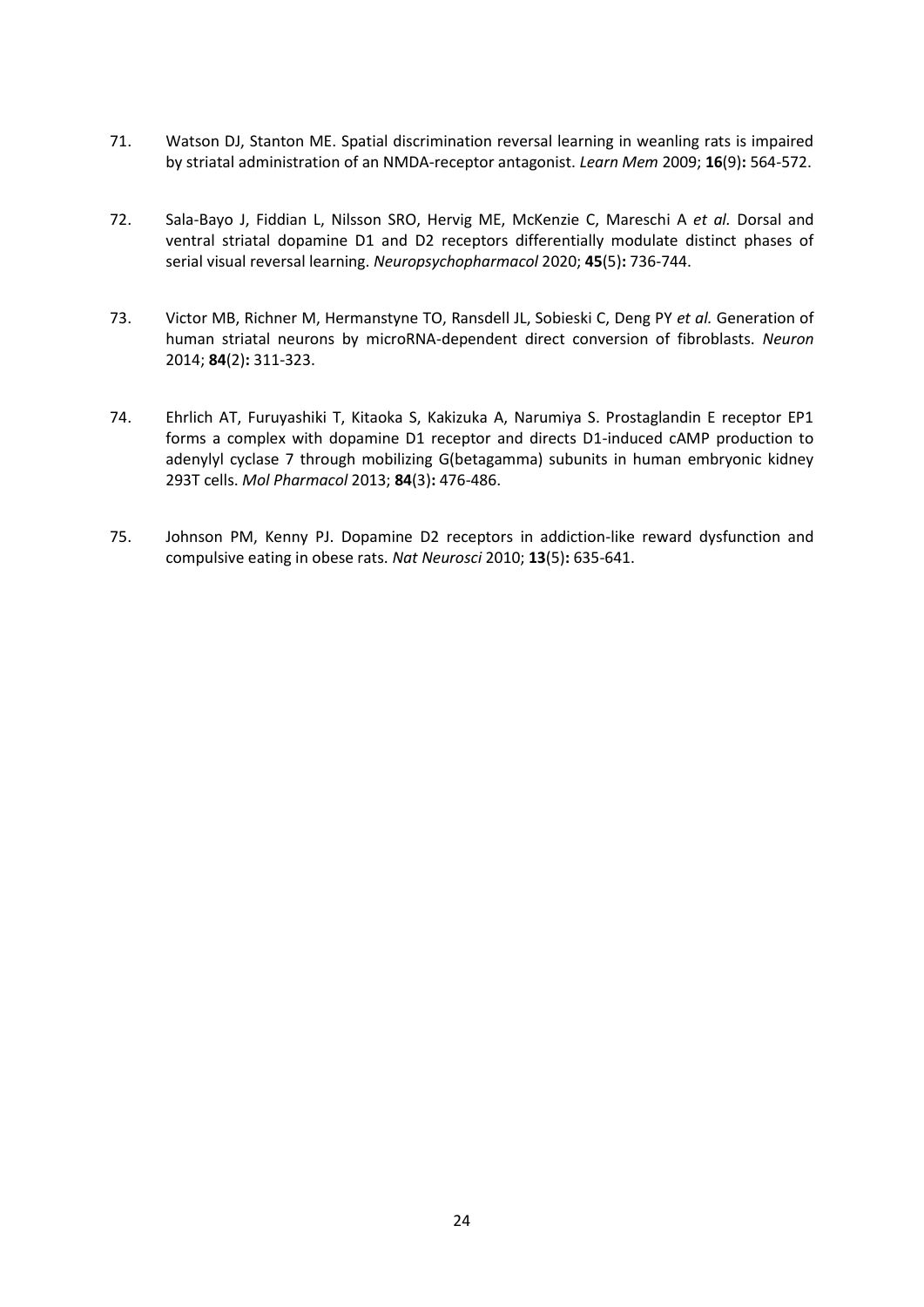## **Acknowledgments**

The manuscript is dedicated to the memory of Paul Greengard who passed away on April  $13<sup>th</sup>$ , 2019, before the manuscript was completed.

Authors thank the Babraham Institute's Bioinformatics team for help with read mapping and counting, Vincent Knight-Shrijver for his volcano-plot R script, and Lucile Marion-Poll for helpful suggestions.

## **Author contributions**

(Initials in alphabetical order) JAG and JPR conceived and supervised the project. AG, CM, DH, EM, EV, FJM, JAG, JPR, LG, and NG designed the experiments. AG, AP, BdP, CM, EHSS, EM, EV, JPR, LC, LG, JC, LFS, PT, FJM, and YN performed experiments. ACN, AG, CM, DH, EM, EV, FJM, LG, JAG, and JPR analyzed data, JPR, KDN, LT, LV, NG, and WW performed and interpreted bioinformatics analyses, ACN, AG, AP, BdP, CM, DH, EM, EV, FJM, JAG, LG, LT, NG, NH, PG, SL, and YN discussed the data and provided input and corrections to the manuscript. EM, JPR, and JAG wrote the manuscript. All the authors but PG approved the final version of the manuscript.

## **Conflict of interest**

The authors declare no conflicts of interest.

## **Support**

This work was supported by Inserm and *Sorbonne Université*, and grants from European Research Council (ERC, AIG-250349) and Biology for Psychiatry Laboratory of excellence (Labex Bio-Psy) to J.A.G., *Fondation pour la Recherche Médicale* (FRM # DPA20140629798) and ANR (*Epitraces*, ANR-16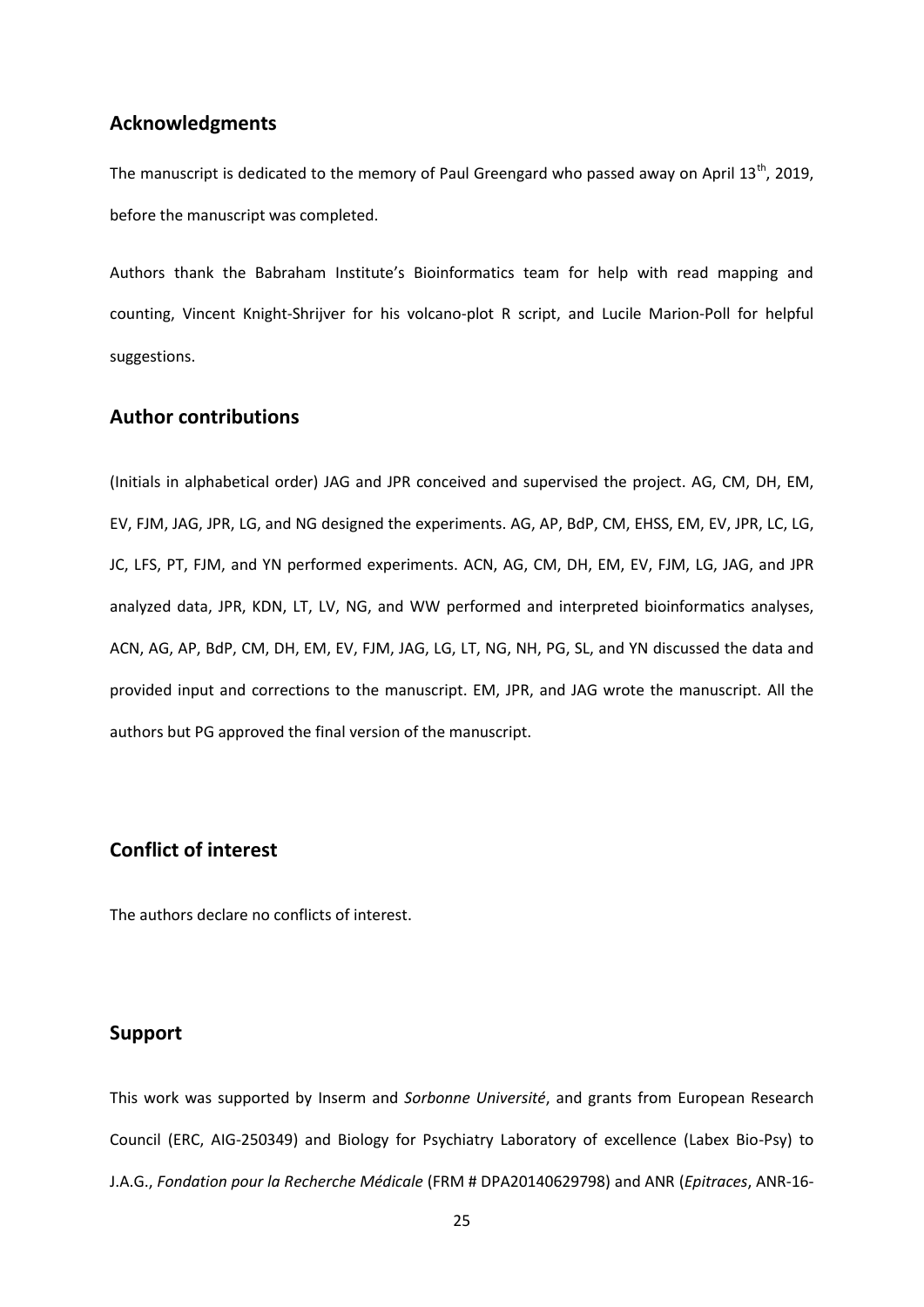CE16-0018) to J.A.G. and E.V., ANR-17-CE37-0007 (*Metacognition*) to C.M., the *United States Army Medical Research and Material Command* (USAMRMC) Award No. W81XWH-14-1-0046 to J.P.R., the Fisher Center for Alzheimer's Disease Research to P.G., NIH grants DA018343 and DA040454 to A.C.N. E.M. was supported by a *Marie Curie International Training Network* (ITN) N-PLAST. A. G. is a Ramón y Cajal fellow (RYC-2016-19466) and is supported by a grant from the Spain *Ministerio de Ciencia, Innovación y Universidades* (Project no. RTI2018-094678-A-I00). Y.N. was recipient of Uehara Memorial Foundation and Fyssen Foundation fellowships. NGL was supported by BBSRC (BB/P013406/1, BB/P013414/1, BB/P013384/1). KDN received an Amgen Scholarship. LV received support from the Erasmus+ program. Work in FJM lab was supported by the ERC under the European Union's Horizon 2020 research and innovation program (grant agreement 804089; ReCoDE) and the NWO Gravitation project *BRAINSCAPES: A Roadmap from Neurogenetics to Neurobiology* (024.004.012).

## **Data sets**

Sequencing data have been deposited in NCBI's Gene Expression Omnibus and are accessible through GEO Series accession number GSE137153:

<https://www.ncbi.nlm.nih.gov/geo/query/acc.cgi?acc=GSE137153>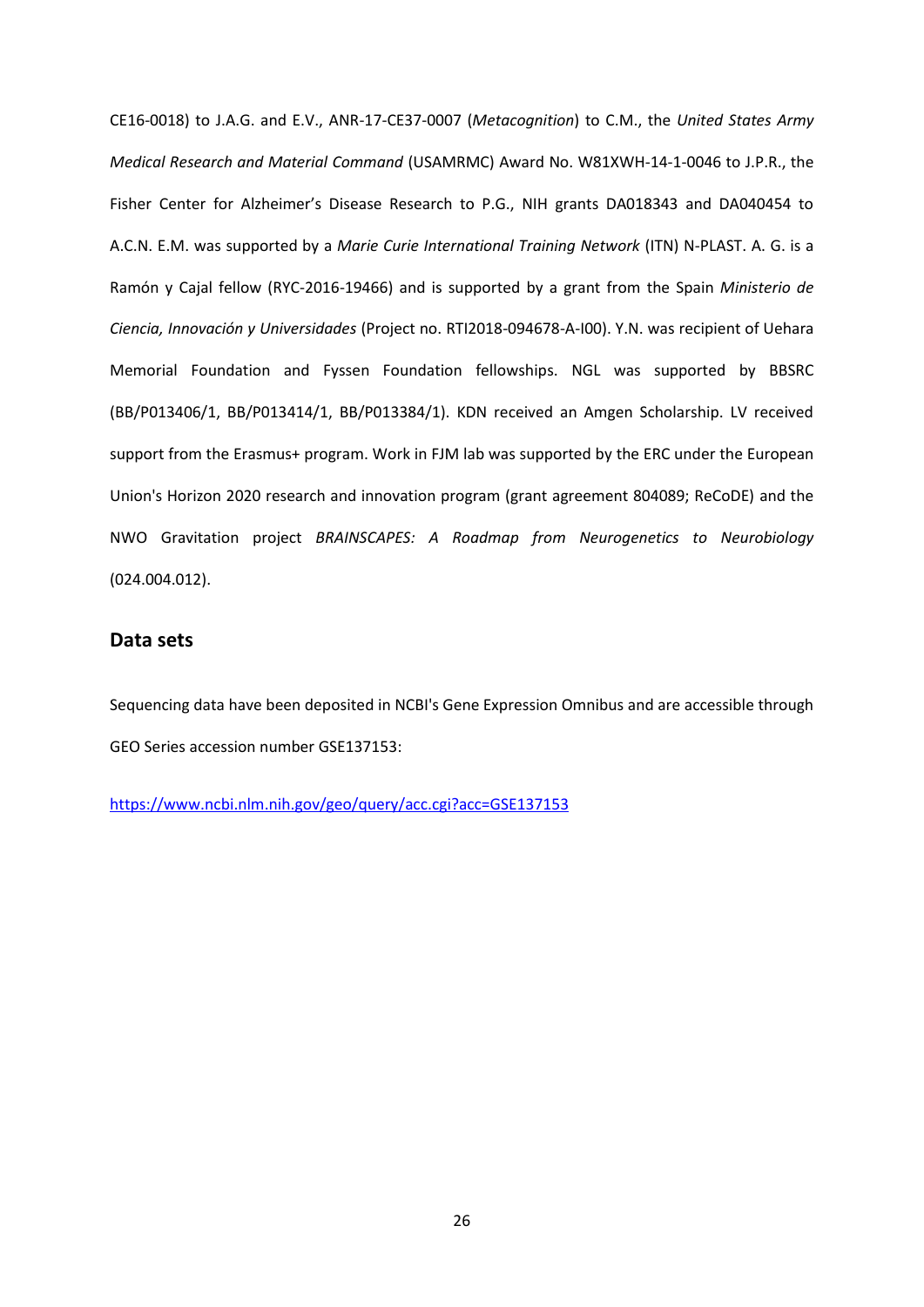# **Figure legends**

# **Fig.1: EGFP-L10a expression and differences in ribosome-associated mRNA expression in the PFC and striatum of D1-TRAP mice.**

**a.** Brain sections from representative TRAP mice showing the location of the cells expressing EGFP-L10a (direct EGFP fluorescence). **Upper panel**, D1-TRAP mouse, left picture sagittal section (scale bar 1.5 mm), right picture higher magnification of the striatum (scale bar 50 µm) and blow up of a single neuron illustrating cytoplasmic and nucleolar labeling. **Lower panel**, D2-TRAP mouse, left picture, sagittal section, right picture, coronal section through the striatum (scale bars 1.5 mm). Images are stitched confocal sections. **b.** Collection of brain tissue samples. Brains were rapidly dissected and placed in a stainless steel matrix (lower left panel) with 0.5 mm coronal section interval, and two thick slices containing the **PFC** (cyan, 2 mm-thick) and the striatum (3 mm-thick) were obtained. The PFC was cut, and the dorsal striatum (**DS**, green) and the nucleus accumbens (**NAc**, light red) were punched out with a metal cannula on ice. Limits of the tissue samples are indicated on sagittal (left panel) and coronal (right panel) sections. **c.** PCA of RNAseq gene expression assessed in TRAPpurified mRNAs from PFC, DS and NAc of D1- or D2-TRAP mice. Each point corresponds to a sample of tissues from 1-3 mice. **d.** PCA of RNAseq from the DS and NAc of D1- and D2-TRAP mice. The same plot was differentially colored for DS and NAc samples (left panel) or D1 and D2 samples (right panel). **e.** Volcano plot showing differential mRNA expression between striatal D1 samples (blue) and D1 samples from PFC (cyan). Names of some top representative mRNAs are indicated (those with low expression levels are in grey). **f-g.** Main gene ontology (GO) pathways for genes more expressed in PFC than in striatum (**f**) or more expressed in striatum than in PFC (**g**). Only the most significant nonredundant pathways are shown. For complete results, see **Supplementary Tables 3g, h**.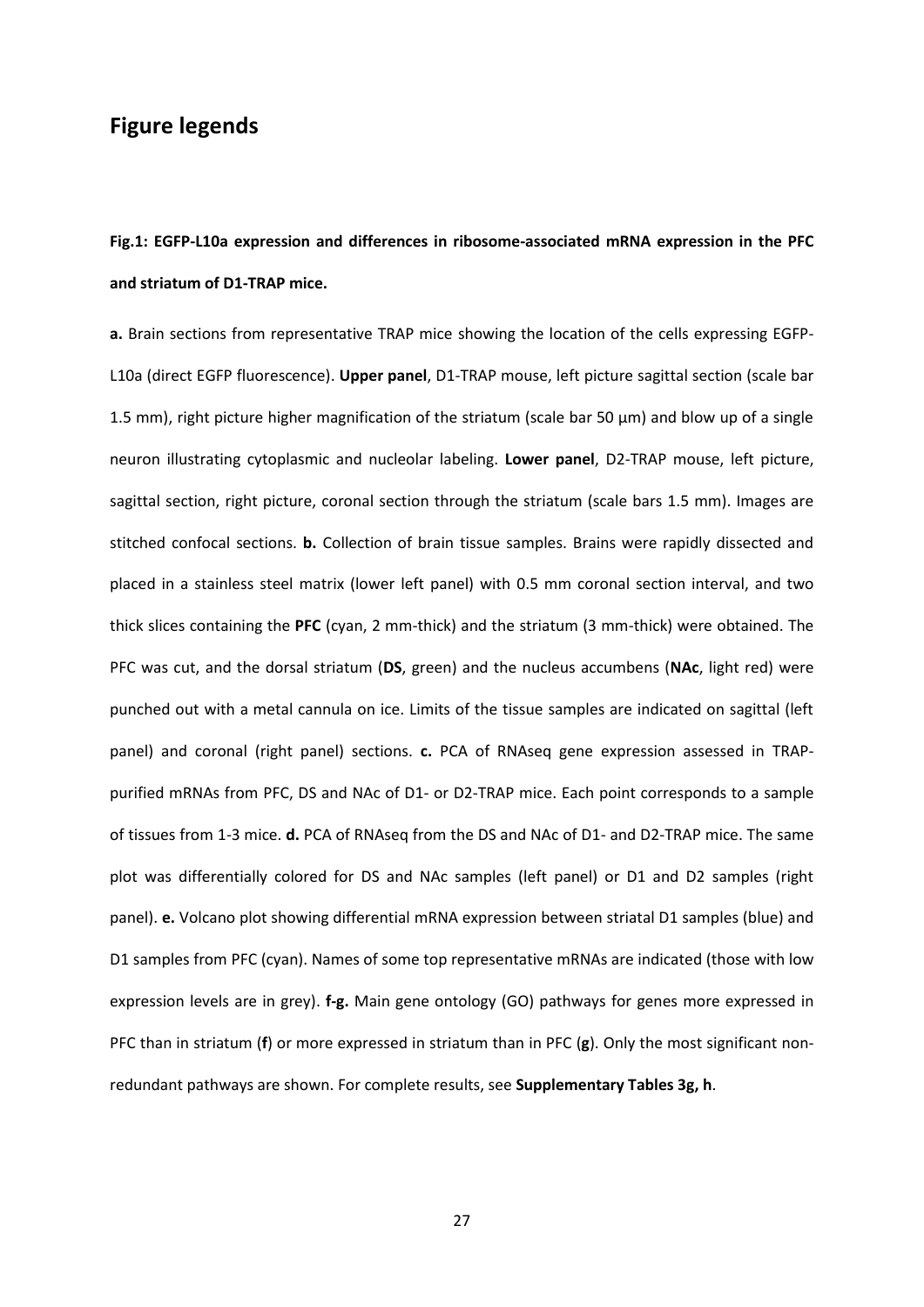**Fig.2: Differential ribosome-associated mRNA expression in striatal regions of D1- and D2-TRAP mice.**

mRNA was purified by BAC-TRAP from the DS and NAc of D1- or D2-TRAP mice and analyzed by RNAseq. **a-b.** Volcano plots of the differences in expression patterns between D1 (blue) and D2 (yellow) samples in the DS (**a**) or the NAc (**b**). **c.** Venn diagram of data in **a** and **b** showing the number of mRNAs differentially expressed in D1 vs. D2 samples in the NAc (light red) and DS (green). **d.** Main gene ontology (GO) pathways for genes more expressed in D1 or in D2 neurons in DS, NAc or both, as indicated. Only the most significant non-redundant pathways are shown. For complete results, see **Supplementary Tables 7a-f**. **e**, **f.** Volcano plot of the differences between DS (green) and NAc (red) in D1 (**e**) and D2 (**f**) samples. **g**. Venn diagram of the data in **e** and **f** showing the number of mRNAs differentially expressed in DS vs. NAc samples in the D1 (blue) and D2 (yellow) samples. **h.** Main gene ontology (GO) pathways for genes more expressed in DS or in NAc neurons in D1, D2, or both, as indicated. Only the most significant non-redundant pathways are shown (complete results in **Supplementary Tables 12a-f**). In **a**, **b**, **e**, and **f**, the names of top representative mRNAs are indicated (those with low expression levels are in grey). In **a-c** and **e-g** thresholds were Padj < 10-3 , fold-change > 2 and mean baseMean ≥ 10.

**Fig.3: Expression of PGE2 receptors in the striatum and cell population-specific effects of PGE2 receptor stimulation.**

**a-c. Single-molecule fluorescent** *in situ* **hybridization for PGE2 receptors in the DS.** Sections through the DS of brains from wild-type C57/Bl6 male mice were processed for single molecule fluorescent *in situ* hybridization. Sections were labeled with probes for PGE2 receptor mRNAs, *Ptger1* (**a**), *Ptger2* (**b**), and *Ptger4* (**c**) in red, and *Drd1* (green), and *Drd2* (cyan), as indicated, and counterstained with DAPI (gray scale). *Ptger1* and *Ptger*2 are expressed in D1- and D2-SPNs, whereas *Ptger4* is mostly in D1. Confocal microscope images, scale bar, 10 µm. **d-f.** RT-qPCR quantification of *Ptger1* (**d**), *Ptger2*

28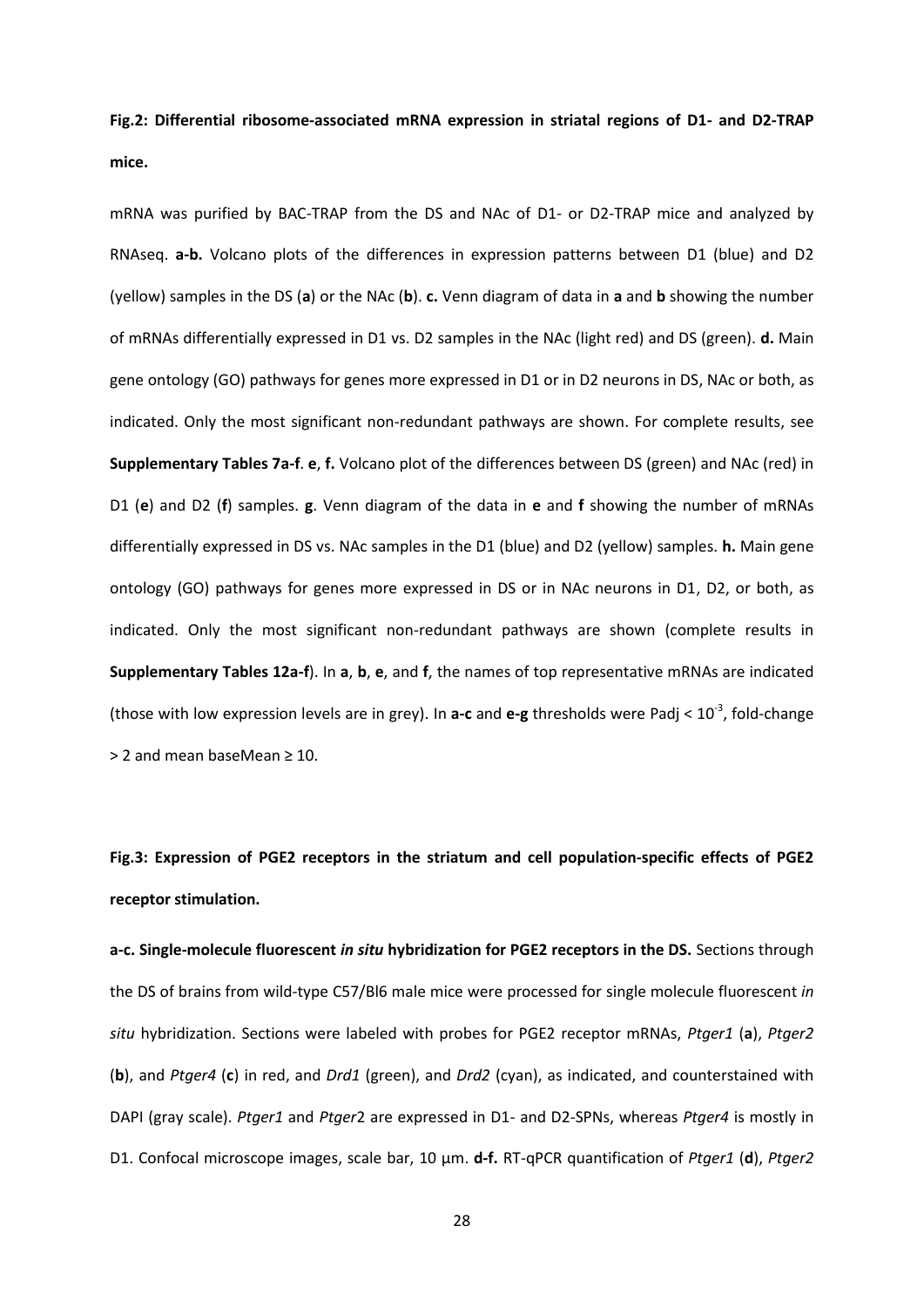(**e**), and *Ptger4* (**f**) mRNA levels in ribosome-associated mRNA purified from the NAc or DS of D1- and D2-TRAP mice. Quantification by comparative ddCt method using *Rpl19* as an internal control (arbitrary units, not comparable from one graph to the other). Note that because of gene overlap with Ptger1 we cannot exclude a contribution of Pkn1 transcripts. **g**. Examples of immunofluorescence of pSer235-236-rpS6 (blue) in DS sections of mice treated with vehicle (PBS) or misoprostol 30 min before sacrifice. Mice were transgenic for Drd1-tdTomato (red) and D2-TRAP (green) to identify D1- and D2-SPNs. Scale bar, 30 µm. **h-i.** Quantification of results as in **g** in D1 and D2-SPNs of NAc (**h**) and DS (**i**, n=12, 6 mice per group and 2 areas of interest per mouse). Statistical analysis, 2-way ANOVA (**Supplementary Table 19**), Holm-Sidak's multiple comparisons tests, \*\* p<0.01, \*\*\*\*  $p<10^{-4}$ .

# **Fig. 4: Effects of PGE2 receptor stimulation on electrophysiological properties of DS D1-SPNs and D2-SPNs neurons.**

Male Drd1-Cre x Ai14 tdTomato reporter mice were injected i.p. with vehicle or misoprostol (0.1 mg.kg<sup>-1</sup>). Thirty minutes later mice were sacrificed, and brain slices were made for patch clamp electrophysiological experiments. D1- and putative D2-SPNs in the dorsomedial striatum were identified based on red fluorescence and morphology and patched. **a.** In current clamp, incrementally increasing depolarizing currents were injected into the cell, while action potential output was monitored. In D1-SPNs no differences occurred between cells from animals pretreated with vehicle (Veh, n<sub>cells</sub>=12; n<sub>mice</sub>=5) or with misoprostol (Miso, n<sub>cells</sub>=12; n<sub>mice</sub>=6). Left: representative examples of action potential profiles in response to a depolarizing current injection of 200 pA. **Right:** Average current-action potential number relationship across cells from the vehicle or misoprostol condition. Two-way repeated measures-ANOVA (RM-ANOVA), misoprostol effect not significant. **b.** In D2-SPNs misoprostol pre-treatment ( $n_{cells}=12$ ;  $m_{mice}=5$ ) compared to vehicle ( $n_{cells}=12$ ;  $n_{mice}=5$ ), resulted in a reduction of action potential output (RM-ANOVA, misoprostol effect, p=0.04). **c.** The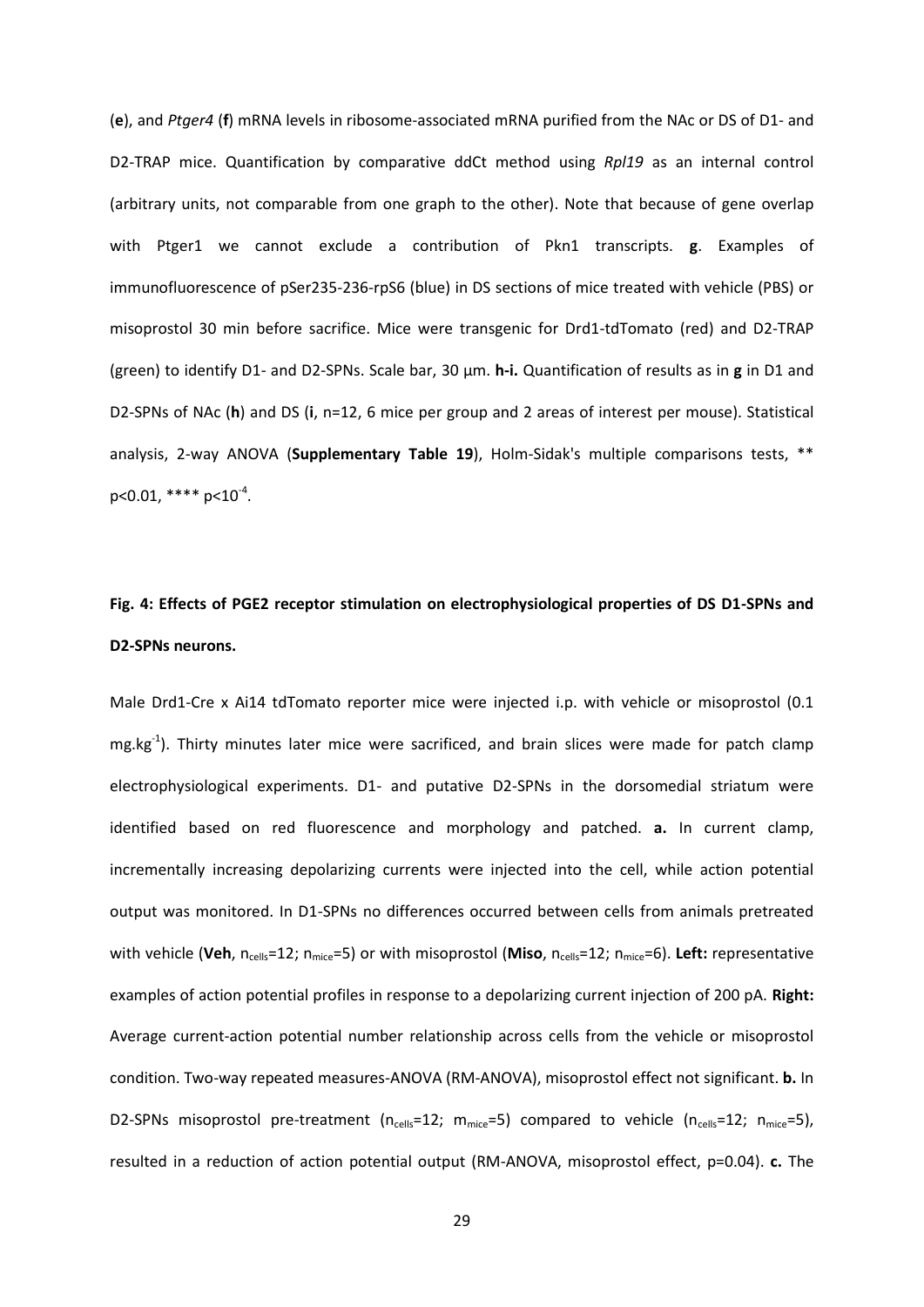rheobase (i.e., the minimal injected current into a neuron required to make it fire an action potential) was not affected by misoprostol pretreatment in D1-SPNs, but was significantly increased by it in D2- SPNs (2-way ANOVA, interaction, p=0.001). **d.** The resting membrane potential was unaltered by misoprostol in D1-SPNs, but reduced in D2-SPNs (2-way ANOVA interaction, p=0.002). **e.** Misoprostol reduced the membrane resistance of D2-SPNs (2-way ANOVA misoprostol effect, p=0.037). **c-e**, multiple comparisons with Holm-Sidak's test, \*p<0.05, \*\*\*p<0.001. See **Supplementary Table 19** for detailed statistical results.

#### **Fig.5: Effects of PGE2 receptor stimulation on DS neurons activity and mouse behavior.**

**a-c.** Misoprostol pretreatment does not alter D1 neurons Ca<sup>2+</sup> activity during exploration of a novel environment (new cage). The activity was evaluated by fiber photometry in the DS of *Drd1*-Cre mice stereotactically injected with an AAV GCaMP6f (**Supplementary Fig.10a-c**). Each mouse was recorded twice with an interval ≥ 1 day, 30 min after receiving either vehicle (**Veh**) or misoprostol (**Miso**, 0.1 mg.kg-1 , i.p.). **a.** Average traces of mice injected with vehicle and placed for 1 min in a novel environment. **b.** Same as in **a** for mice injected with misoprostol. **c.** Plot of the area under the curve (AUC) in **a** and **b** during the novel environment exploration (60 s) minus the AUC during baseline (50 s), 10 mice per group. Mann-Whitney test,  $p = 0.39$ . **d-f.** Misoprostol decreases Ca<sup>2+</sup> responses to change in environment in D2 neurons. Same experiment as in **a-c** but in *Drd2*-Cre mice injected with vehicle (**d**, n = 10) or misoprostol (**e**, n = 9). Mann-Whitney test, p = 0.043. **g.** The effects of PGE2 receptors stimulation on DRD2 function were investigated by evaluating the immobility 45-180 min after haloperidol injection (0.1 mg.kg<sup>-1</sup>, i.p.), in mice pretreated 15 min before haloperidol with misoprostol (0.1 mg.kg<sup>-1</sup>, i.p.) or vehicle (9 mice per group). The same experiment was run twice on different groups of mice with results similar to the one shown here. 2-way repeated measures-ANOVA (RM-ANOVA), misoprostol and time effects, both p<10<sup>-4</sup>. **h, i.** Effects of chronic misoprostol on procedural learning and reversal. (**h**) Wild-type male mice were implanted with an i.p. osmopump